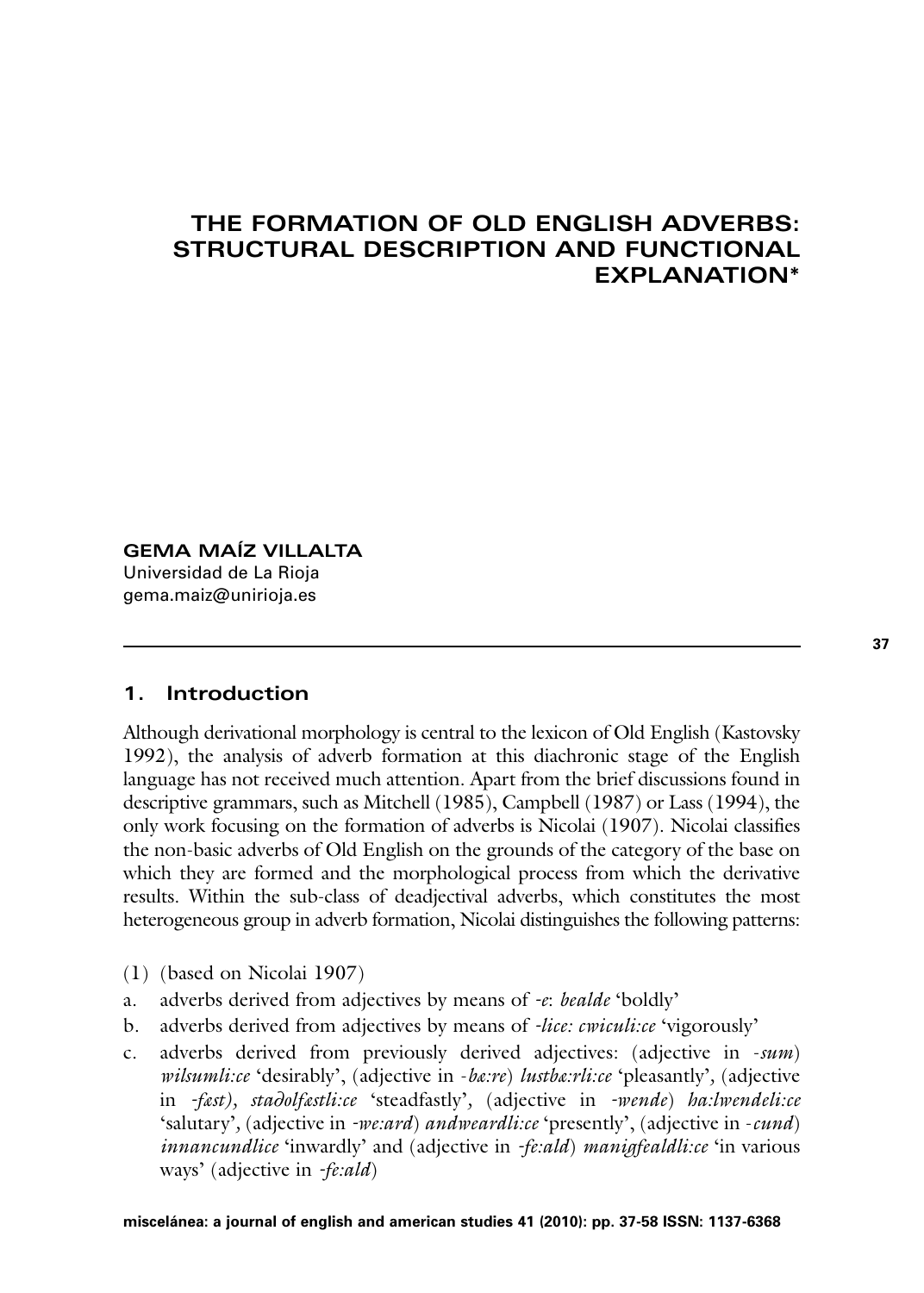- d. adverbs ending in *-a*: *tela* 'well'
- e. adverbs that coincide in form with the adjective from which they derive: *heah* 'high'
- f. adverbs from the genitive singular of the adjective: *ealles* 'all'
- g. adverbs from the dative plural of the adjective: *middum* 'in the middle'
- h. adverbs from the neuter accusative of the adjective: *mæ:st* 'most'
- i. adverbs from adposition plus inflected noun: *togædere* 'together'
- j. adverbs from the comparative of the adjective: *æ:ro* 'earlier'
- k. adverbs from the superlative of the adjective: *oftost* 'most often'

In spite of Nicolai's valuable contribution to the tradition of philological studies, his work does not incorporate basic methodological distinctions on which there is consensus in contemporary linguistic theory, such as the ones between synchronic and diachronic processes and the differences between inflectional morphology and derivational morphology. An important consequence of this is that there are instances in which the adverb cannot be formed by productive means in Old English, which is tantamount to saying that no affixes can be distinguished from the perspective of contemporary morphological analysis. Another shortcoming of Nicolai's study is the lack of a clear-cut distinction between compounding and derivation. This author does not draw a dividing line between words and phrases, either. And, finally, his analysis is not exhaustive. As a general assessment, Nicolai's analysis on the formation of adverbs in Old English calls for a thorough revision based on up-to-date linguistic theory. Moreover, an exhaustive analysis of adverb formation is also needed, since Nicolai's inventories are not complete, as is clear from a comparison with any dictionary of Old English.

Given this state of the art, the aim of this article is to offer an exhaustive description of adverb formation in Old English as well as an explanation of the derivational processes that turn out adverbs in Old English, namely zero derivation, conversion, affixation and compounding. While affixation and compounding are used as in standard terminology, it must be borne in mind that zero derivation is used with the meaning of affixless derivation or derivation without inflectional affixes and that conversion represents a special case of zero derivation in which the target category is morphologically invariable. Throughout the discussion the position is held that conversion requires a Complex Word structure because inflection takes place at the immediate level of the word. Section 2 deals with descriptive questions, while section 3 engages in explanatory matters. Section 4 concludes by summarizing the main contributions of this research.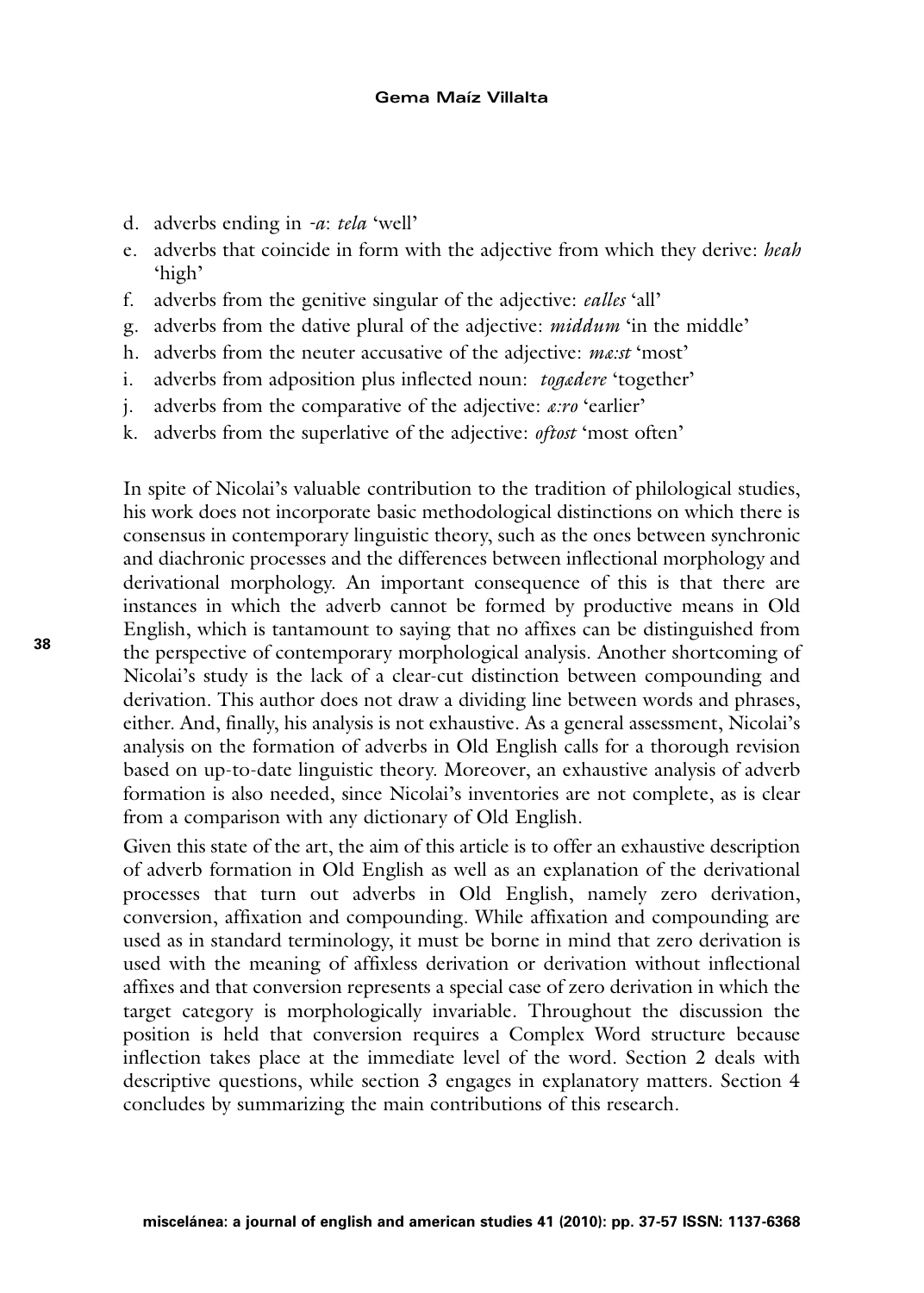## **2. The description of adverb formation in Old English**

The lexical database of Old English *Nerthus* (www.nerthusproject.com) contains a total of ca. 30,000 entries, or headwords, taken primarily from Clark Hall's *A Concise Anglo-Saxon Dictionary* (1996), and secondarily from Bosworth and Toller's *An Anglo-Saxon Dictionary* (1973) and Sweet's *The Student's Dictionary of Anglo-Saxon* (1976). I have followed the formalism adopted by *Nerthus* in two respects that deserve some comment. To begin with, I have opted for the colon to represent vowel length. And, secondly, I have kept the numbered headwords filed by *Nerthus* to maximize morphologically relevant constrast among predicates. As Martín Arista (2010a) explains, numbered entries have been used to account for different category, different morphological class or different alternative spellings, for predicates otherwise equal. For instance, *a:bu:tan* 1 'on, about, around, on the outside, round about' is an adposition and *a:bu:tan* 2 'about, nearly', an adverb. Similarly, *andfenge* 1 'acceptable, agreeable, approved, fit, suitable' is an adjective, whereas *andfenge* 2 'undertaker, helper, receptacle' is a noun. As for morphological class, *bese:on* 1 'to see, look, look round', for example, is a Class V strong verb, whereas *bese:on* 2 'to suffuse' qualifies as a Class I strong verb. In a similar vein, *byr*∂*re* 1 'bearer, supporter' is a masculine noun whereas *byr*∂*re* 2 'child-bearer, mother' is feminine. Regarding alternative spellings, two or more predicates receive a different number if they have different spelling variants, as is the case with *fo:dder* 1 'fodder, food; darnel, tares' with variants *fo:ddor* 1, *fo:ddur* 1, *fo:ter*, and *fo:dor*; *fo:dder* 2 'case, sheath' with variants *fo:ddor* 2 and *fo:ddur* 2; and *fo:dder* 3 'hatchet', with variants *fo:ddor* 3 and *fo:ddur* 3.

*Nerthus* yields a total of 1,654 adverbs (for the whole inventory, see the Appendix). The figure is comparatively low: adverbs represent around five percent of the lexicon, as opposed to nouns, which constitute, approximately, fifty percent of the lexicon, and adjectives and verbs, which count for twenty percent each. Focusing on the adverb, 138 adverbs have been found that cannot be derived by productive morphological means from any other word (or stem). The low figure of basic adverbs (138 out of 1,654) points out that the adverb constitutes a derived category. As an illustration of basic adverbs consider:

(2) *a: 1* 'always', *fægre* 'fairly', *hand 2* 'exactly', *na:nwiht 2* 'not at all', *si:de 1* 'amply'.

Turning to non-basic adverbs, 122 have undergone conversion processes. Conversion involves category extension (which brings about semantic modification) without formal change. On the other hand, zero-derivation takes place when there is a categorial extension that triggers a formal contrast between the source category and the target category. This formal contrast affects all forms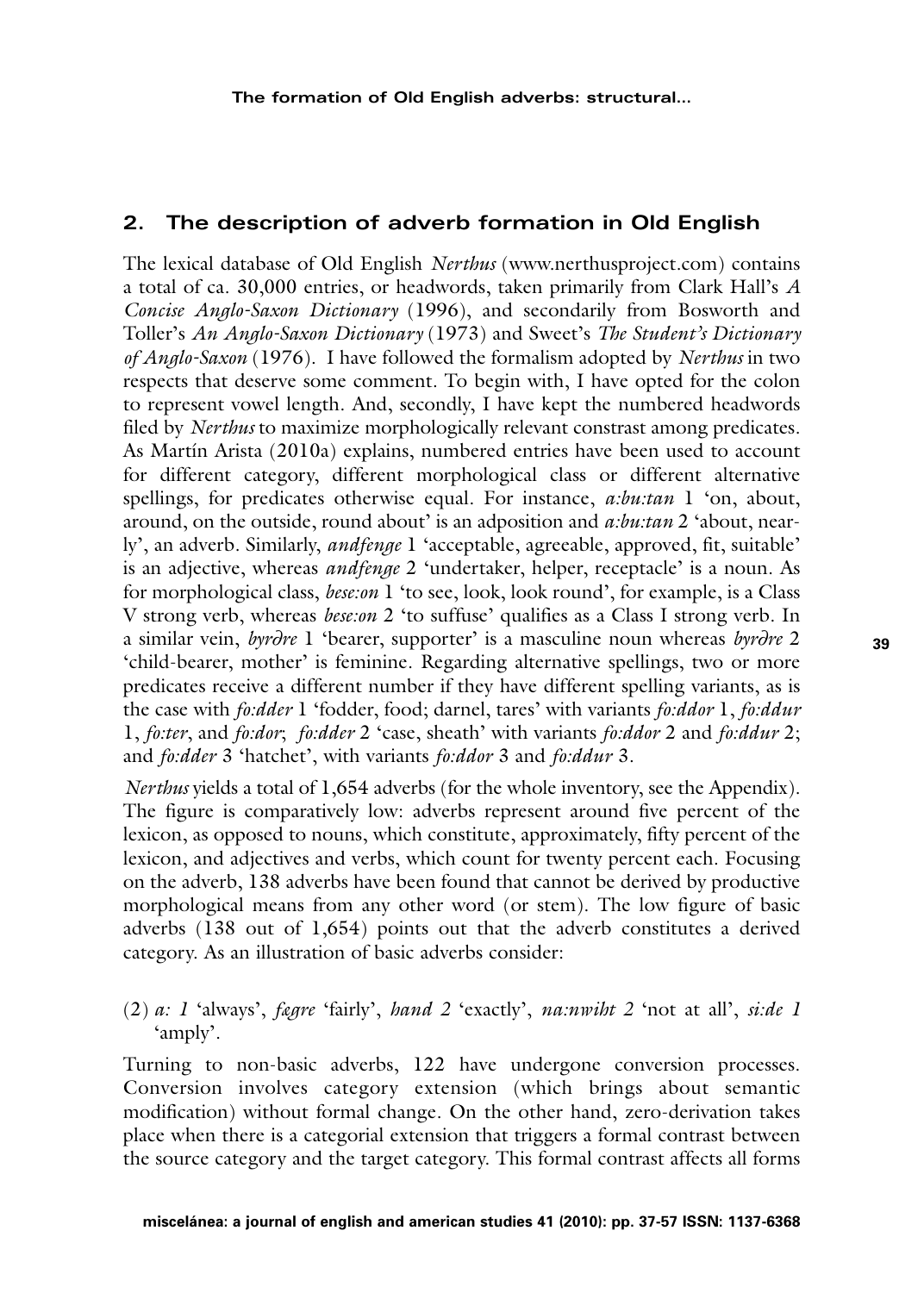of the inflectional paradigm of the target category. The typology of zero-derivation phenomena in Old English includes (Martín Arista, fc-a): (i) zero derivation with explicit inflectional morphemes and without explicit derivational morphemes, as in *ri:dan* 'to ride' > *ri:da* 'rider'; (ii) zero derivation without explicit or implicit morphemes, whether inflectional or derivational, as in *bi:dan* 'to delay' > bi:d 'delay'; (iii) zero derivation without inflectional or derivational morphemes and with ablaut, as in *dri:fan* 'to drive' > *dra:f* 'action of driving'; and (iv) zero derivation with ablaut and unproductive formatives such as  $-m$  in *fle:on* 'to fly' > fle:am 'flight'.

Converted adverbs, according to the definitions just provided, are illustrated by (3). The target category is given between brackets:

(3) after 2 'after' (after 3, adjective), e:ade 2 'easily' (e:ade 1, adjective), ford 1 'forth' (ford 3, adjective), onriht 2 'aright' (onriht 1, adjective), wider 3 'against'  $(wider 1, adjective).$ 

Conversion raises the problem of determining the direction of the process: either from the adverb or towards the adverb. The solution that I propose is based on the existence of inflection: whereas nouns and adiectives are highly inflected in Old English, adverbs are practically invariable with the exception of the expression of comparative or superlative grade, which is infrequent. I assume that conversion takes place from the more inflected to the less inflective class, that is, from nouns and adjectives to adverbs. This proposal is consistent with the well-attested diachronic evolution (Givón 2009:57) whereby inflectional morphology turns into derivational morphology. The adverb itself provides evidence for this view, given that some derivational suffixes are former inflectional morphemes, such as  $-e$  in *bealde* 'boldly' or  $-e$ s in *ealles* 'all'. Another argument in favor of this view can be found in verbal *Ablaut*, which produces preterit and past participle stems that, ultimately, are available as bases of derivation.

98 adverbs can be analyzed as having been converted from adjectives (e.g. *a:nli:pe* 2 'alone', wider 3 'against'), whereas 4 adverbs only have been converted from nouns (e.g. *hinderling 2 'backwards', sci:re 1 'brightly'*). Along with these, 19 adverbs have been found for which there is a nominal and an adjectival candidate for base of conversion (e.g.  $si: \partial 2$  'late', twigilde 2 'with a double payment'). When more than one category can be the base of conversion (typically, the adjective and the noun) the adjective is chosen for two reasons: firstly, because categorial polysemy is far more frequent between the adverb and the adjective (98 instances out of 122) and, secondly, because the adverb and the adjective are modifiers, the former at clause level and the latter at phrase level.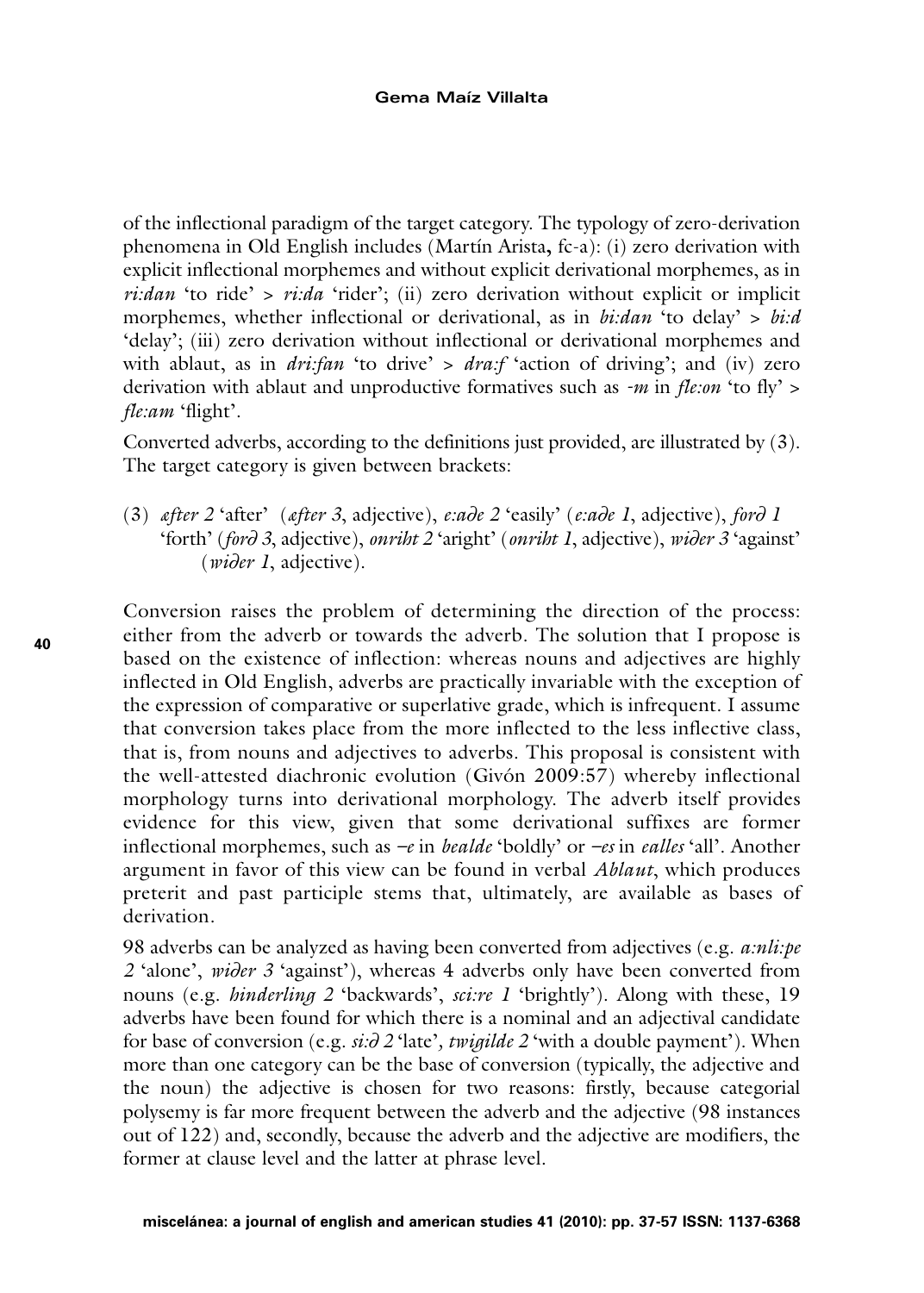#### **The formation of Old English adverbs: structural…**

Affixation involves the addition of an affix to a base of derivation, with or without change of the lexical category of the input. Affixation is the most productive derivational process engaged in adverb formation (865 out of 1,654), that is to say, more than fifty percent of adverbs are formed by means of affixation, suffixation qualifying as far more productive than prefixation. To take prefixation first, there were 199 prefixal adverbs. An illustration follows in (4) in which the relevant prefixes are given between brackets:

(4) *a:bu:fan* 'above' (*a:-*), *æfterso:na* 'soon, afterwards' (*æfter-*), *æ:ghwæ:r* 'everywhere' (*æ:g-*), *ætforan 2* 'beforehand' (*æ:t-*), *ande:ages* 'eye to eye' (*and-* ), *beæftan 1* 'after' (*be-*), *binnan 2* 'inside' (*bi-*), *ealfela* 'very much' (*eal-*), *eallrihte* 'just' (*eall-*), *emtwa:* 'into two equal parts' (*em-*), *forberendli:ce* 'tolerably' (*for*), *foregle:awli:ce* 'providently' (*fore-*), *for*∂*mid* 'at the same time' (*for*∂*-*), *fre:aofestli:ce* 'very quickly' (*fre:a-*), *fulgeare* 'quite well' (*ful-*), *fullgeorne* 'very eagerly' (*full-*), *gehwæ:r* 'everywhere' (*ge-*), *incu:*∂*li:ce* 'grievously' (*in-*), *ofdu:ne 1* 'down' (*of-*), *ofereall* 'anywhere' (*ofer-*), *onæ:r* 'formely' (*on-*), *sa:mha:l* 'unwell' *(sa:m), samli:ce* 'together' (*sam-*), *to:cyrcanwerd* 'towards church' (*to:-*), ∂*urhlonge* 'continuously' (∂*urh-*), *una:blinnendli:ce* 'unceasingly' (*un-*), *underbæc* 'backwards' (*under-*), *u:pweard* 'upwards' (*u:p-*), *wi*∂*æftan 1* 'from behind' (*wi*∂*-*), *wi*∂*erræhtes* 'opposite' (*wi*∂*er-*), *ymbu:tan 2* 'around' (*ymb-*).

The most frequent prefixal pattern involves the negative affix *un-* (46 instances), followed by the affix *for-* (25 instances), *on-* (20 instances) and *a:-* (14 instances). Turning to suffixation, 666 adverbs are derived by means of this process. The figure is high not only in comparison with prefixed adverbs, but also with respect to the total number of adverbs: around forty percent of adverbs are suffixal. Instances of adverb suffixation include:

(5) *elcora* 'else' (*-a*), *æftan* 'from behind' (*-an*), *æfterwearde* 'behind' (*-e*), *ierrenga* 'angrily' (*-enga*), *andlanges* 1 'along' (*-es*), ∂*y:flig* 'brambly' (*-ig*), *forhtige* 'humbly' (*-ige*), *bra:dlinga* 'flatly' (*-linga*), *æ:fenli:ce* 'in the evening' (-*li:ce*), *bæcling* 'backwards' (*-ling*), *eallmæ:st* 'nearly all' (*mæ:st*), *æftum* 'after' (-*um*), *a:nunga* 'at once' (*-unga*).

The commonest pattern of adverb suffixation makes use of the suffix *–li:ce* (401 instances), followed by the suffix  $-e(124$  instances). It is worth mentioning that whereas prefixation produces fewer derivatives by means of more prefixes, suffixation turns out more derivatives with fewer suffixes (there are 666 suffixed adverbs derived by 13 different suffixes and only 199 prefixed adverbs derived by means of 31 different prefixes), which stresses the productive character of the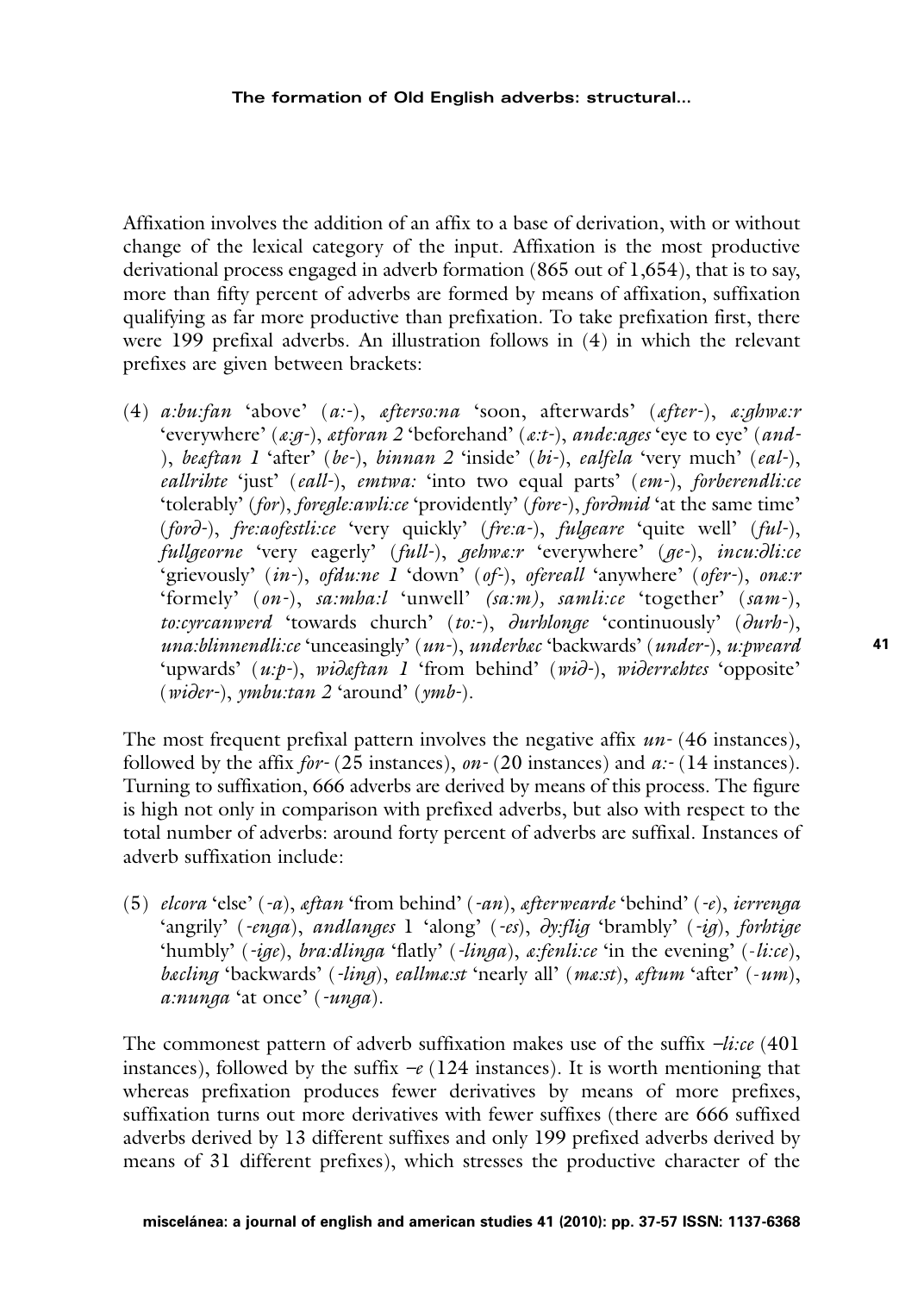suffixes that derive adverbs in Old English. The suffixes illustrated at (5) include those corresponding to the nominative of weak adjectives *-an* (18 instances), the genitive singular of nouns *-es* (46 instances), the genitive plural of nouns *-a* (8 instances) and the dative of adjectives and nouns *-um* (40 instances). Although Campbell (1987) and Lass (1994) consider the adverbs displaying these suffixes a product of inflection, these authors also remark that their nominal and adjectival bases have taken on a new adverbial meaning. I turn to suffixation by means of  *an*, *-es*, *-a* and *-um* in Section 3.

64 compound adverbs have been found throughout the analysis, illustrated by the following instances, for which the base is provided between brackets:

(6) *(ge)welhwæ:r* 'nearly everywhere' (*hwæ:r 1*), *hu:hwega* 'somewhere about' (*hwega*), *e:astlang* 'to the east' (*lang*), *æcermæ:lum* 'by acres' (*mæ:lum*), *e:astrihte* 'due east' (*rihte*), *a:du:nweard* 'downwards' (*weard 3*), *hringwi:san* 'ringwise' (*wi:se 2*).

Approximately four percent of adverbs are formed through compounding. The patterns of adverb formation, by frequency, can be broken down as follows: noun+noun (31 instances), adverb+adverb (24 instances), noun+adverb (4 occurrences), adverb+adjective (3 instances) and noun+adjective (1 instance). There is one single case of three elements, *westnor*∂*lang* 'extending northwestwards', formed by adverb+adverb+adjective. Unexpectedly, the commonest pattern is the one formed by noun+noun (adverbs with base *mæ:lum*), followed by the more predictable pattern adverb+adverb.

The morphological analysis reported in this section has shown that the formation of Old English adverbs reflects the associative character of the lexicon of the language pointed out by Kastovsky (1992:294):

The OE [Old English-GMV] vocabulary thus is 'associative', the present-day English vocabulary is 'dissociated', because very often besides a Germanic lexical item there are semantically related non-Germanic derivatives, as in *mouth:oral, father:parental, sun:solar*.

Indeed, lexical creation relies on native resources to produce new lexical items, which brings about families of morphologically related words. The most productive pattern found in the analysis is the formation of adverbs by means of suffixation, particularly of the type *-lic* adjective > *-lice* adverb, which constitutes nearly twenty-five percent of adverbs.

Another lesson that can be learned from the morphological analysis that I have carried out is that the formation of adverbs is often gradual, that is, wordformation processes take place in a steplike manner and can, therefore, be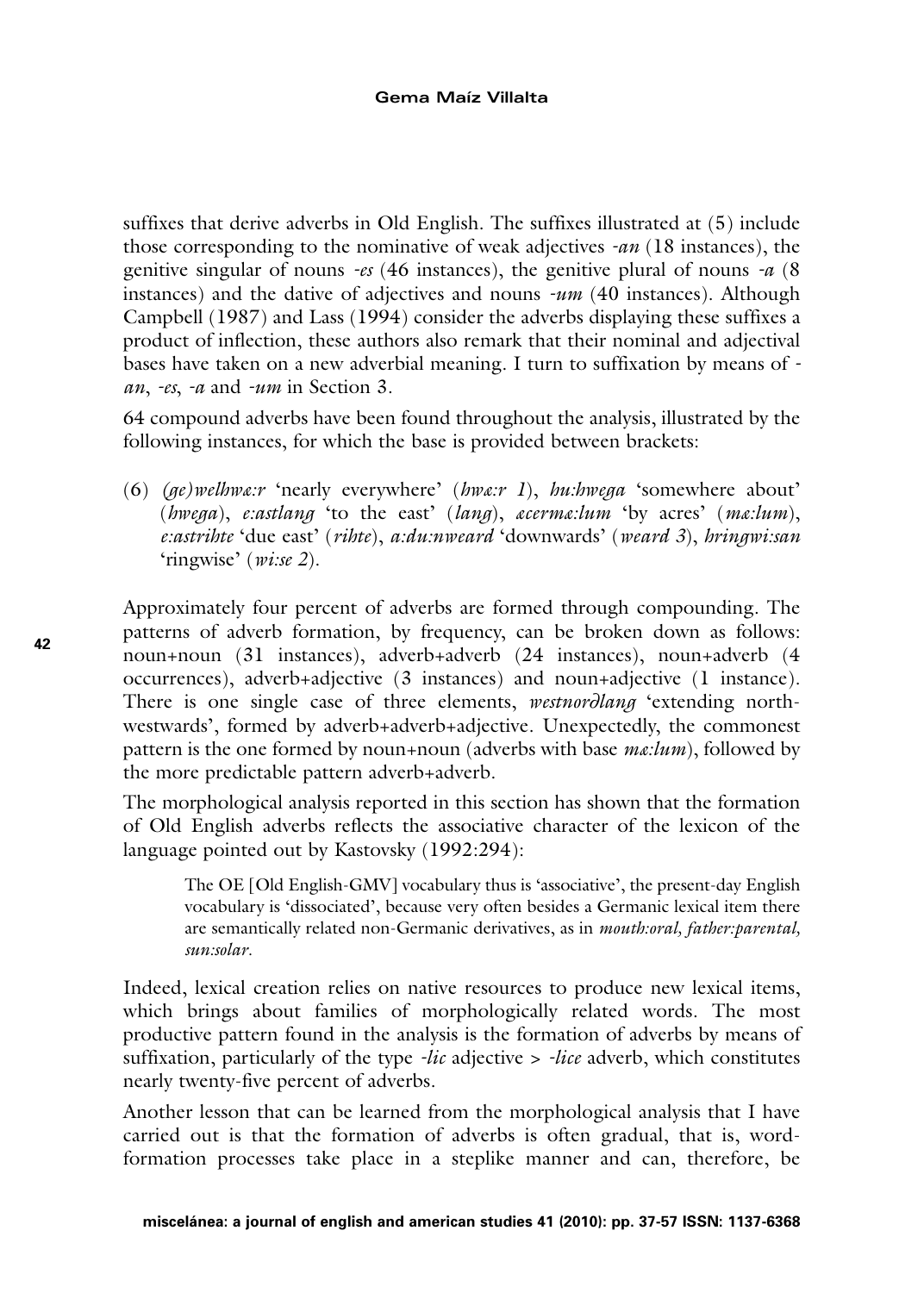described by means of steplike derivational chains stating clearly input and output predicates (Torre Alonso *et al.* 2008). This is true of around eighty-five percent of derivations, while the other fifteen percent require hypothetical predicates between two attested forms so as to satisfy the aim of gradualness. Hypothetical predicates perform the function of path predicate, which links a source predicate to a target predicate. All the hypothetical predicates that have been defined are path predicates in the derivational chain of *-lice* adverbs, such as  $a:blinnendlic$  in a:blinnan > a:blinnend > a:blinnendli:c > a:blinnendli:ce 'indefatigably'. Other adverbs whose gradual analysis of derivation requires a hypothetical predicate include:-

(7) a:freli:ce 'in perpetuity', borli:ce 'very, extremely', cyrtenli:ce 'elegantly', *ribtaele:afli:ce* 'in an orthodox manner', *unribtha:d* 'in an improper manner'.

When dealing with the degree of transparency displayed by adverb formation, it is worth commenting that 56 adverbs constitute bracketing paradoxes, given that it is not possible to determine the relative order of the morphological processes that the base has undergone throughout derivation. Examples in point are:

(8) forcu:de 'infamously', fullfremedli:ce 'fully', swa:de:ahhwadre 'however', *ungefe:rli:ce* 'in civil war', *u:pweardes* 'up, upwards'.

In example (8), *forcu:de* 'infamously', can be analized in two different ways: as the suffixation [[forcu: $\partial$ ][e]] or as the prefixation [[for][cu: $\partial$ e]]. The same option arises in the gradual analysis of *fullfremedli:ce* 'fully', which can be analysed as the suffixation [[fullfremed][li:ce]] or as the prefixation [[full][fremedli:ce]].

## 3. Old English adverb formation and the Layered **Structure of the Word**

After the morphological description provided by Section 2, Section 3 goes on to explain matters relating to adverb formation. The theoretical model of derivational morphology I have chosen is the Lavered Structure of the Word, henceforth LSW. LSW (Martín Arista 2008, 2009, fc-a, b) is a contribution to the morphological theory of Role and Reference Grammar (Foley and Van Valin 1984; Van Valin and LaPolla 1997; Van Valin 2005) that shares with Word Syntax (Baker 2003; Lieber 1992, 2004) and other functional grammars (Dik 1997a, b) the generalization of syntactic rules and principles to morphology. Thus, morphology borrows from syntax a lavered structure consisting of a Nucleus to which Arguments are added within a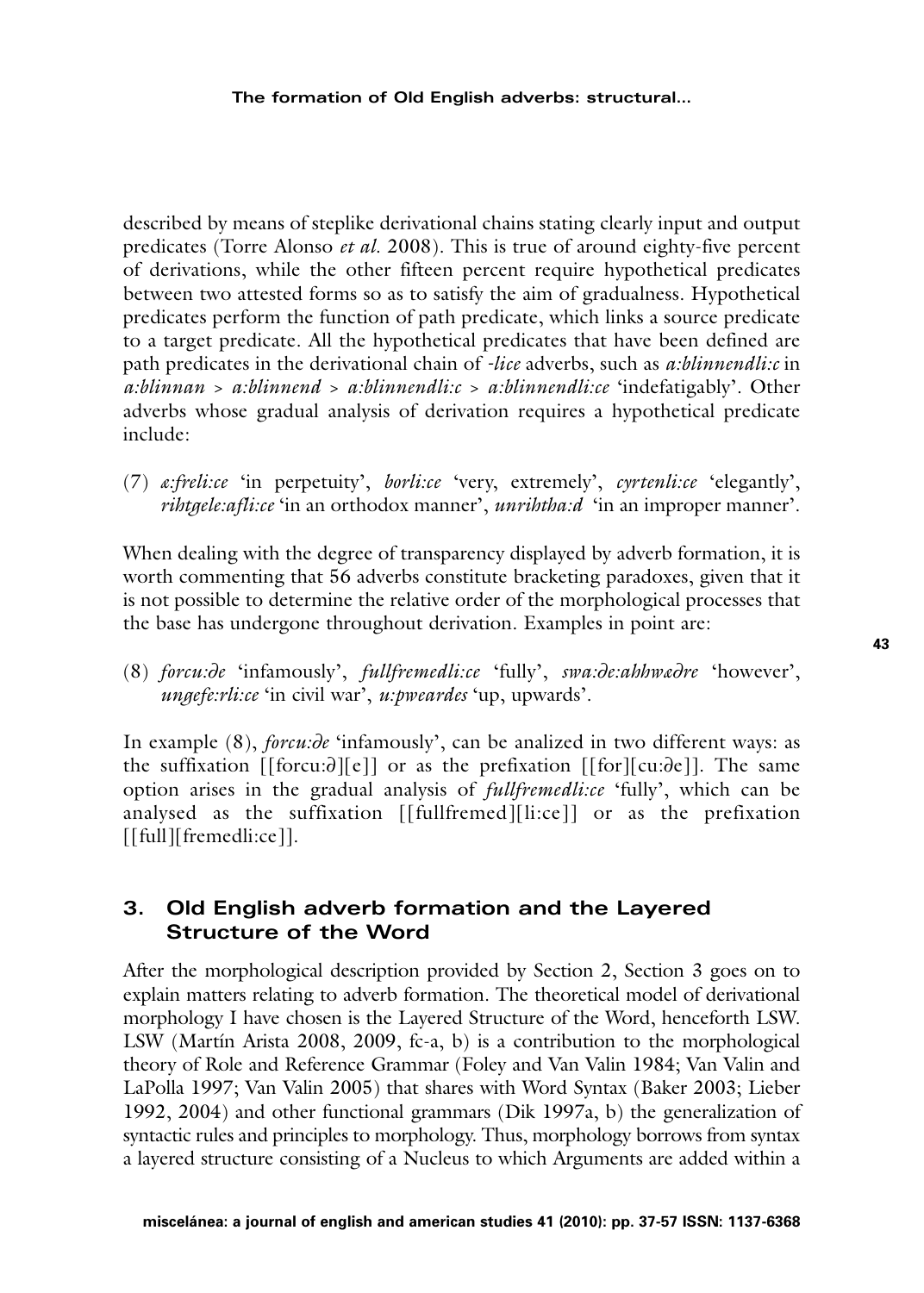Core, with which a Periphery can be associated. Each layer has its own operators and operator scope over the outer layers implies scope over the inner layers. Along with the identification of these semantic domains, in LSW the interaction between syntax and morphology is accounted for in terms of projections and constructions: morphological features are projected and, if necessary, percolate in morphological constructions that specify functions in the Simplex Word and the Complex Word. A simplex Word can be broken down into a Nucleus with its derivational and inflectional operators, whereas a Complex Word consists of a Nucleus with its lexical constituents and its derivational and inflectional operators. In other words, the Complex Word is syntactically and semantically motivated, whereas the Simplex Word is semantically motivated only. Categorial features are primitives of description and explanation in the sense that they are not derived and, moreover, some lexical features are derived from them. For example, the affix that performs the function of Periphery of the Complex Word *disbeliever* shows up in the Prefield while the one that functions as Argument takes up the Postfield:



FIGURE 1: Linking meaning-form in the Complex Word

Notice that the arrows in Figure 1 represent the linking meaning-form, from the exocentric morphological construction in which the relevant features are projected from the Argument and percolate to the Core (thus the categorial feature N) to the language-specific morphological template consisting of pre-nuclear and postnuclear slots that are available for lexical arguments. In a nutshell, the LSW represents elements which can be linked to syntax as lexical constituents in the constituent projection, and elements that cannot be linked to syntax as lexical operators in the operator projection. Grammatical operators at Word level are responsible for inflection.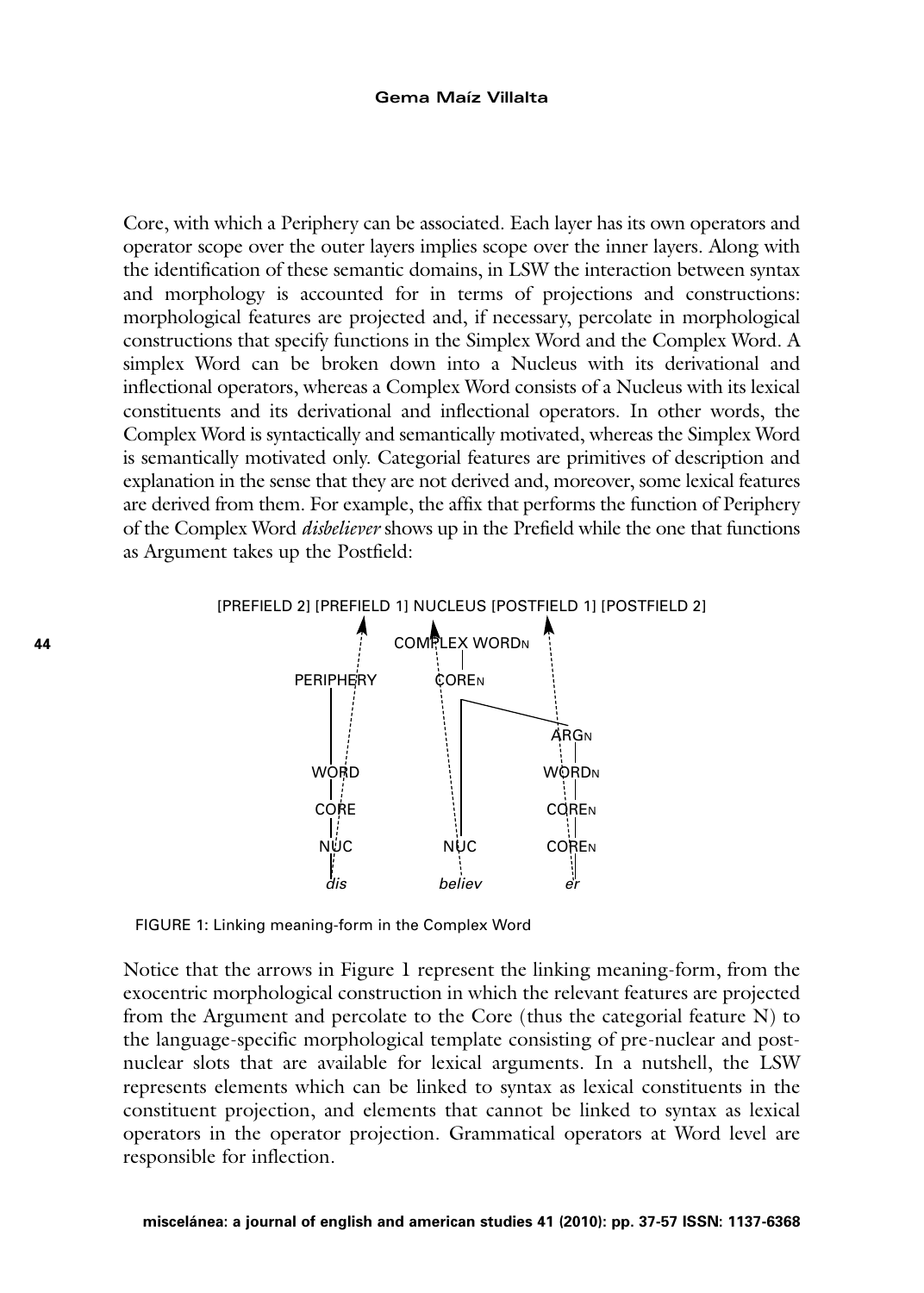Whereas tree diagrams constitute monostratal representations of the kind adopted by functional theories of language, derivational chains like the ones shown in (9) are governed by the principle of steplike morphological representation. The major Old English word-formation processes of zero-derivation, conversion, prefixation, suffixation and compounding are illustrated. Square brackets represent derivation (affixation and compounding), round brackets indicate zero-derivation or conversion, and curly brackets are used to account for inflection:

- (9) (from Martín Arista 2010 a:8)
- a.  $[(acan)_V (ece)_N]_N$ zero-derivation, *ece* 'pain'
- b.  $[(su:\overline{\partial}erne 1)_{\text{Adj}}(su:\overline{\partial}erne 2)_{\text{Adv}}]_{\text{Adv}}$ conversion, *su:*∂*erne 2* 'southerly'
- c.  $[[\text{after}]_{\text{AF}} [(\text{gengan})_{\text{V}} (\text{genga})_{\text{N}}]_{\text{N}}]_{\text{N}}$ prefixation, *æftergenga* 'follower'
- d.  $[[\{[\{[a:\]_{\text{Aff}} \, [\text{belgan}]_V\}_V \, \{a:\text{bolgen}\}_{\text{Adj}}\}_{\text{Adj}}]_{\text{Adj}}$  [nes] $_{\text{Aff}}]_N$ suffixation, *a:bolgennes* 'irritation'
- e.  $[[[sweord]_{N}](wyrcean)_{V}(wyrhta)_{N}]_{N}]_{N}$ compounding, *sweordwyrhta* 'sword-maker'

In the remainder of this section I apply the framework of LSW to the formation of Old English adverbs in order to explain the phenomenon under scrutiny as well as to contribute to the development of this theoretical model of derivational morphology. Beginning with conversion, inflection takes place in the Word layer and consequently, conversion affects the Nucleus and the Core of the Word, in such a way that the categorial feature of the Nucleus (source category) is replaced by that of the Core (target category). A case in point is rendered by Figure 2:

> WORD<sub>Adv</sub>  $\text{CORE}_{\text{Adj}}$  $NUC_{\text{Adi}}$ Allefne

FIGURE 2: Conversion as Simplex Word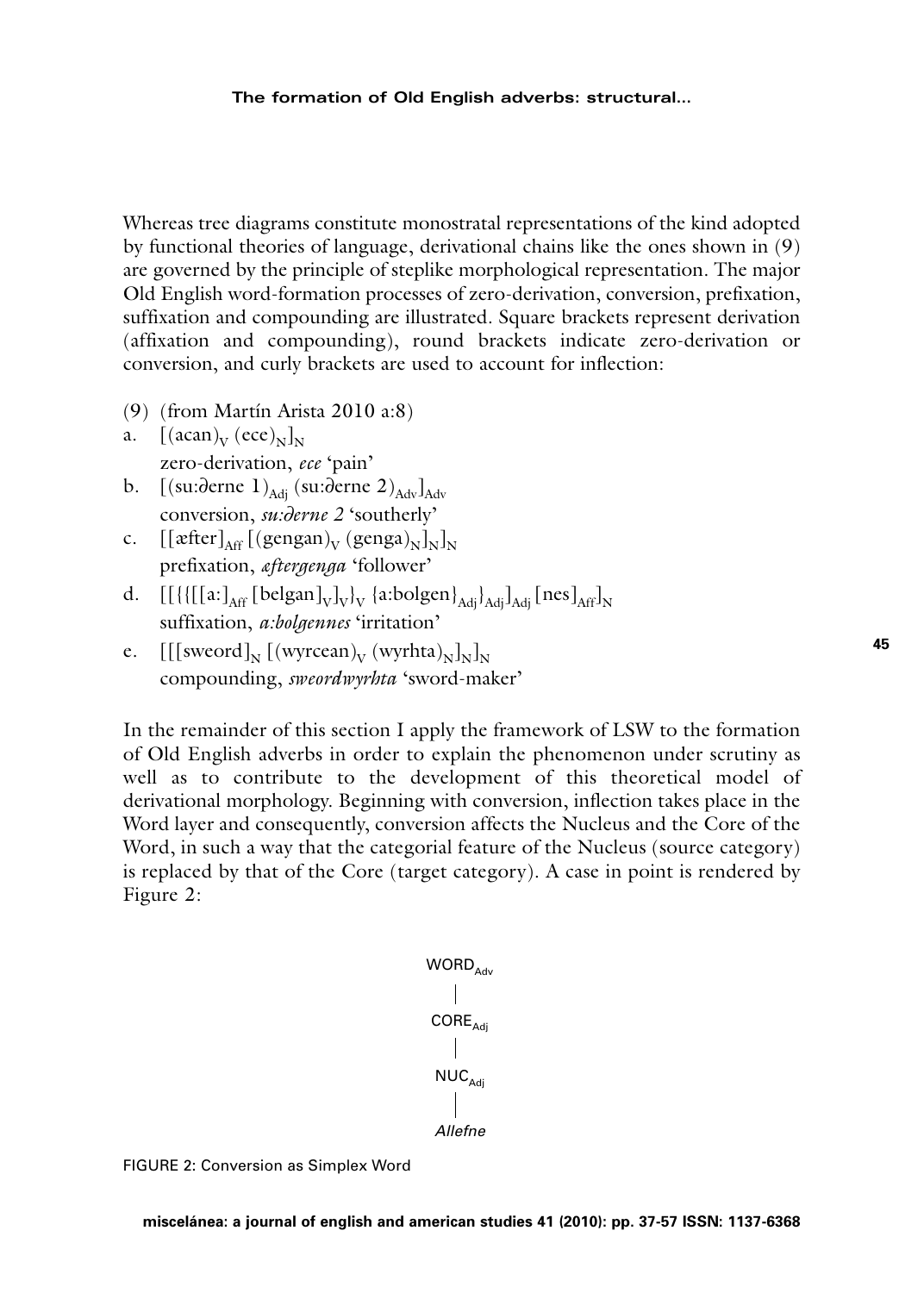Conversion does produce complex words in LSW. As I have remarked above, complex words result from the insertion of lexical arguments (syntactic and semantic motivation), not from the insertion of lexical operators (semantic motivation of derivation) or grammatical operators (inflection). This view poses the problem of the motivation of the categorial label in Figure 2, which changes from Adj (adjective) to Adv (adverb) without any formal or functional justification, apart from the category of the derived word. I propose, instead, to explain conversion as the insertion of a word structure into another word structure, which may be counted as a structural and functional reason why the categorial label changes. This requires a modification of the definition of Complex Word in the LSW: a Complex Word is syntactically and semantically motivated, either by the insertion of lexical arguments into argumental slots or of a Simplex Word into the Nucleus. The representation of conversion as giving rise to a Complex Word is given in Figure 3:



FIGURE 3: Conversion as Complex Word

This representation has two advantages. Firstly, it is parallel to those of affixation and compounding, where the node Complex Word dominates the node Word, which, in turn, directly dominates the element that triggers the morphological process. In Figure 3, similarly, Word causes category change and is dominated by a Complex Word displaying the label of the target category. In the terminology of LSW conversion is an endocentric morphological construction, given that the categorial feature is projected from the Nucleus and cannot percolate from lexical arguments showing up in Argument or Periphery position. And, secondly, the representation of conversion as a Complex Word has the additional advantage of allowing for a unified representation of adverbs formed by inflectional means, referred to in Section 2, where they have been discussed under the label of suffixation. In seeking an explanation of this phenomenon, however, the fact cannot be ignored that, whereas these affixes may constitute derivational means in synchronic analysis, they remain inflectional in a more diachronically oriented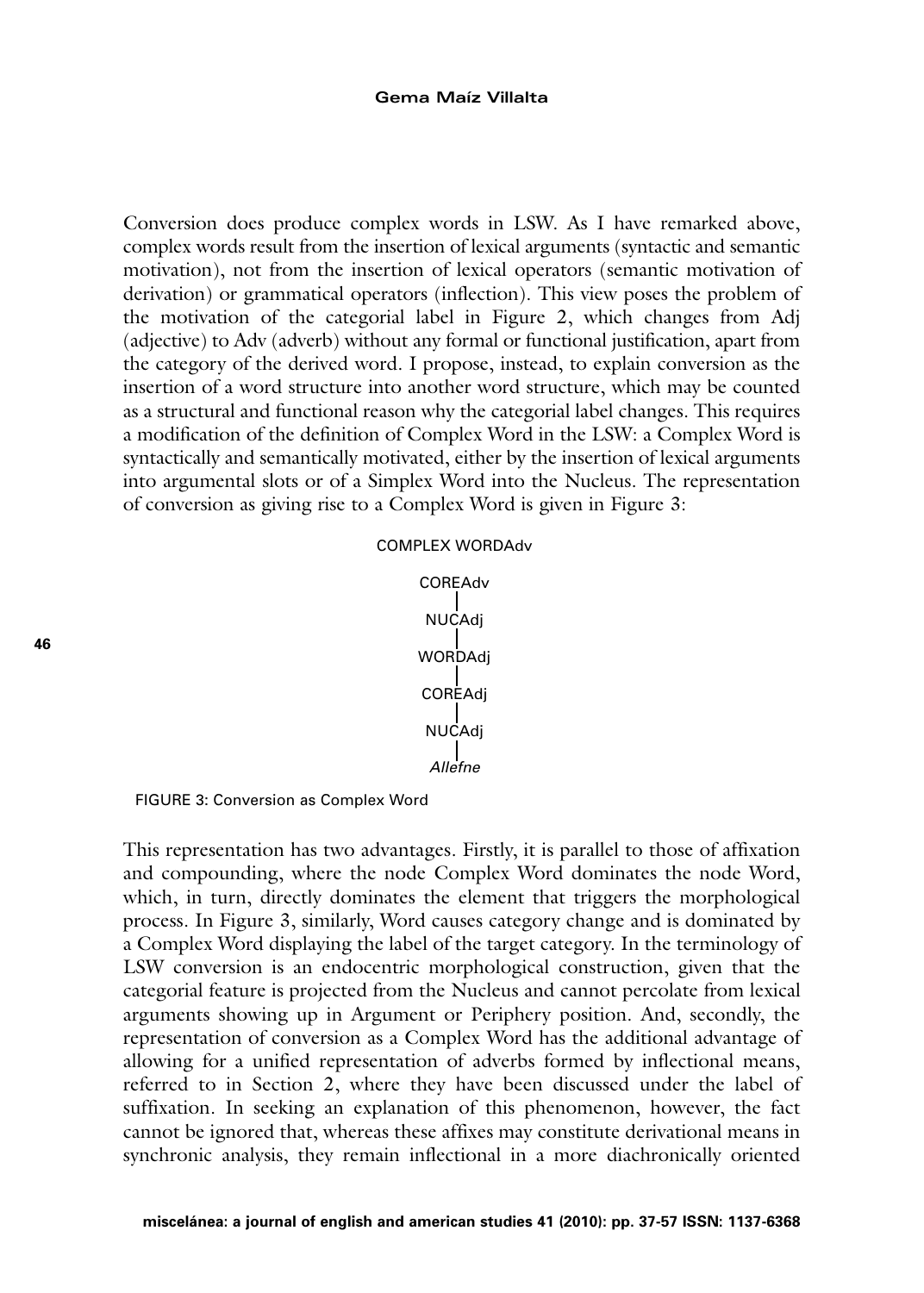approach. In line with this, Campbell (1987) and Lass (1994) consider a product of inflection the adverbs ending with the nominative of weak adjectives *-an*, the genitive singular of nouns *-es*, the genitive plural of nouns *–a*, and the dative of adjectives and nouns *-um*, but these authors also remark that their nominal and adjectival bases have taken on a new adverbial meaning. The analysis of conversion as a Complex Word guarantees that no relevant aspect is overlooked while merging synchronic (productive) and diachronic (recoverable) information. Indeed, the constituent projection of the LSW displays the synchronic process of class conversion, whereas the operator projection presents the diachronic process of inflection. This is represented by Figure 4.



FIGURE 4: Inflection and conversion in Complex Word

We are now in a position to refine the new definition of the Complex Word in the LSW. As I have remarked above, inflection is dealt with at Word level in the LSW. Assuming that all Word nodes are inflected, a Complex Word can also be morphologically motivated by the insertion of an inflected Simplex Word into a structural position. This provides a more principled motivation of conversion than stating that conversion is the insertion of a word structure into another word structure.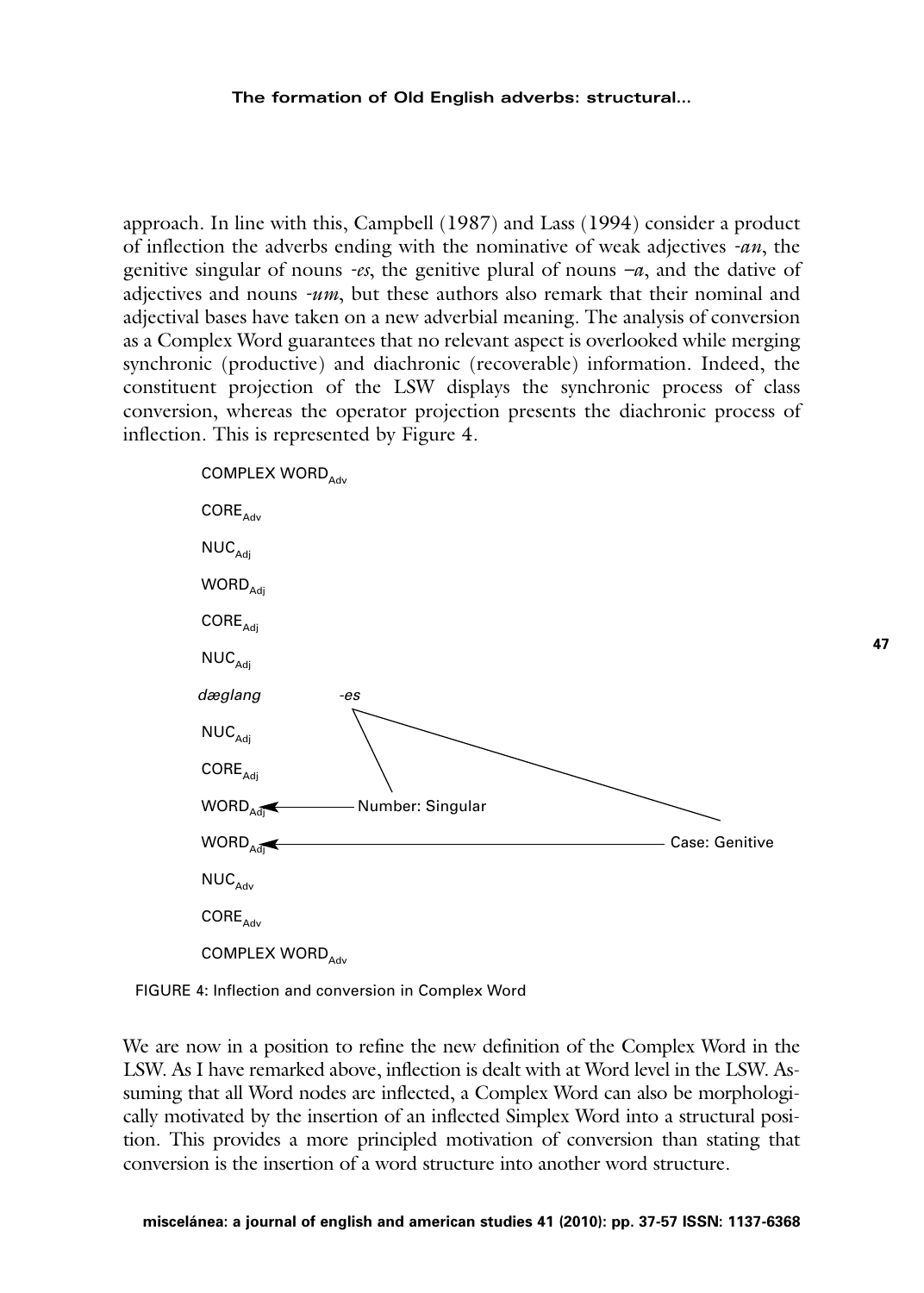#### **Gema Maíz Villalta**

Turning to affixation, this process is always endocentric because it does not involve lexical argument insertion. From the point of view of structural complexity, affixation in adverb formation requires Complex Word tree diagrams for morphological and semantic reasons. With regard to morphology, I have just proposed that conversion is suitably represented by means of a Complex Word, which applies to the conversion from words with both overt and covert inflection. It would be inconsistent, therefore, to analyze affixation, which adds an explicit derivational morpheme, in the Simplex Word as well as to deal with conversion, which lacks derivational marking, in the Complex Word. In semantics, it is often the case that adverbs are derived from adjectives in such a way that the change of meaning is predictable and regular, as in *a:metendlic* 'limited'> *a:metendlice* 'in a limited way'. In this way, an operator with scope over the Complex Way may be responsible for meaning change.

Whereas the conversion and affixation of adverbs project endocentric constructions, compound adverbs occur in endocentric and exocentric constructions. In endocentric constructions the morphological feature of category is projected from the adverbial Nucleus while the category of the Complex Word is assigned by Nucleus of the Word. This entails that there is projection of the features up the layered structure of constituents but there is no percolation. Endocentric constructions are mainly of the type adverb+adverb (24 instances) and, less frequently, of the type noun+adverb (4 instances). Figure 5 represents an endocentric compound:



FIGURE 5: Endocentric adverbial compound

On the other hand, in the exocentric construction the category of the Complex Word node is assigned by the Adjunct of the compound, which is realized by a nonnuclear element. In this type of construction there is, consequently, percolation of the categorial feature from a non-nuclear element to the nuclear element.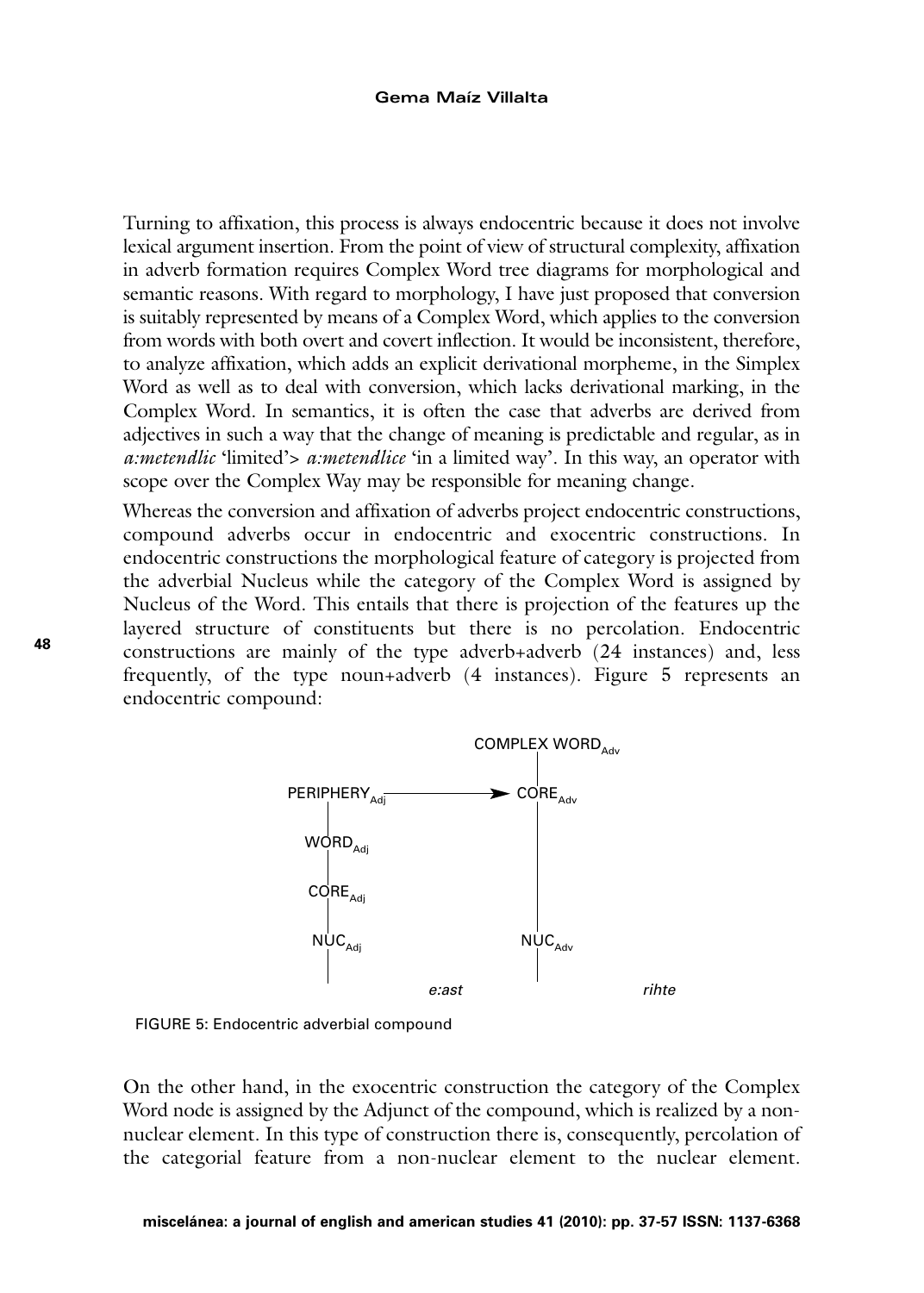#### **The formation of Old English adverbs: structural…**

Exocentric constructions are not very frequent and fall into the type adverb+adjective (4 instances). An instance of an exocentric construction in adverbial compounding is shown by Figure 6:



FIGURE 6: Exocentric construction in compounding

As has been pointed out at the beginning of the section, the distinction between endocentric and exocentric morphological constructions (Martín Arista 2009) is based on constituency, or, more specifically, on the notions of hierarchy (there are heads and non-heads in morphological constructions) and dependence (there are dependents and non-dependents in morphological constructions). The problem arises, however, of how to cope with compound adverbs whose category cannot be projected from any categorial label, or from the Base of the Adjunct. Throughout the analysis, I have come across one instance of adverbial compound with nominal Adjunct and adjectival Base (*ge:arlanges* 'from a year') and 31 instances of adverbial compound with nominal Adjunct and Base (e.g. *æcermæ:lum* 'by acres', *ge:armæ:lum* 'year by year', ∂*ræ:gmæ:lum* 'at times'). The LSW in its present state does not make provision for these instances because the categorial label of the top node of the tree diagram for the compound cannot be projected or percolated. The solution that I propose in this respect is to assign category at Complex Word label (see Figure 7), but a distinction has to be made between syntactic endocentricity and morphological endocentricity. The former turns up when there is feature percolation. The latter is the case when a morphological feature has to be inserted in the Complex Word layer, as in Figure 7. The operator projection only is given. Notice that, as I have remaked above, categorial features constitute primitives of description and explanation, in such a way that other morphological and lexical features derive from them: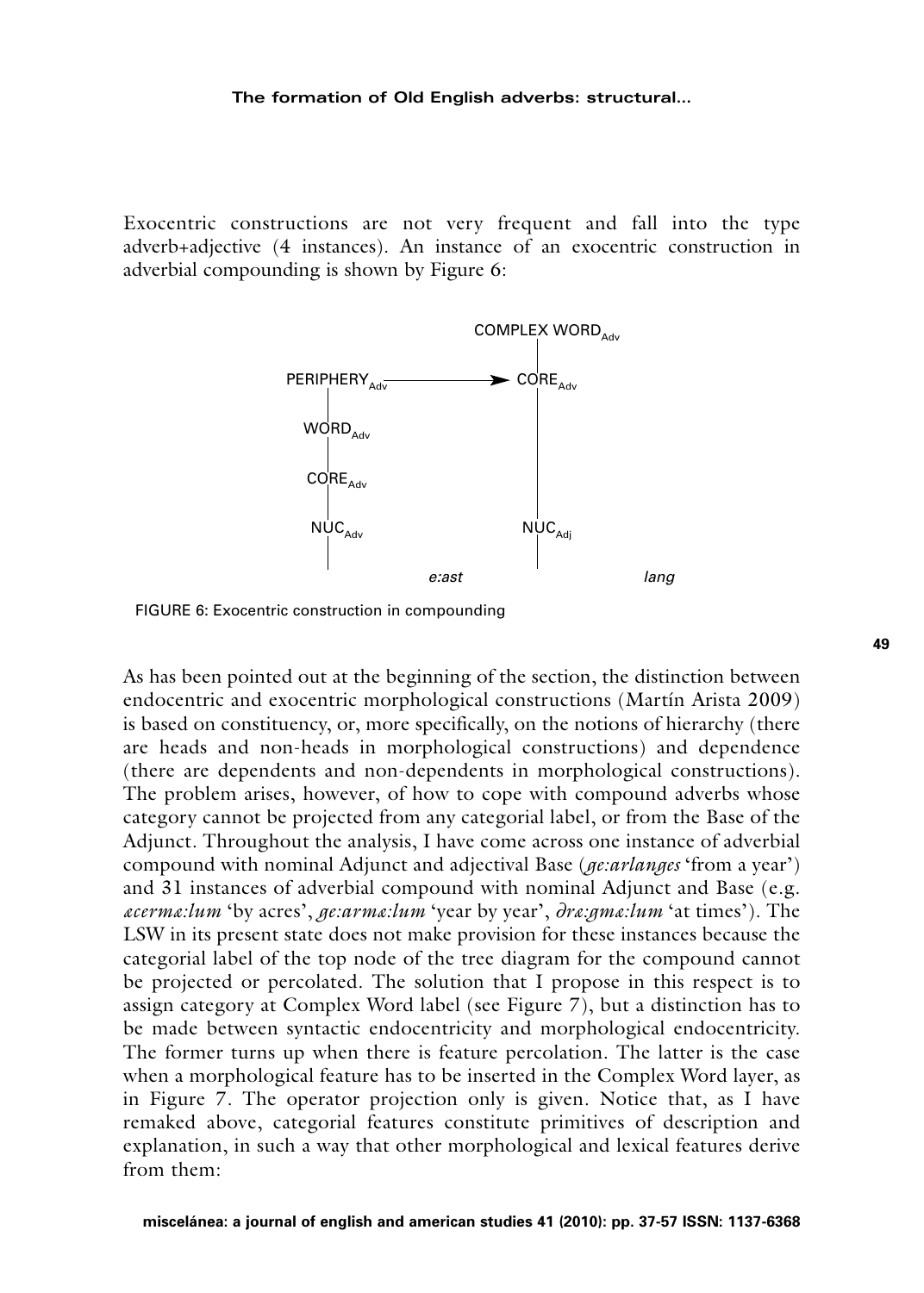

FIGURE 7: Morphological exocentricity in the operator projection

## **4. Concluding remarks**

To sum up, an exhaustive morphological analysis of the Old English adverb has shown that this lexical class is mainly derived and that the direction of derivation is more often from adjective to adverb. An exhaustive analysis on the grounds of unit and process is offered in the Appendix. In the explanatory section of this journal article I have applied the LSW to the formation of adverbs in Old English and reached the conclusion that, whereas this morphological model provides a suitable framework for integrating synchronic and diachronic analysis as well as for allowing the interaction of morphology and syntax by means of generalizations based on lexical argument insertion, it does not deal accurately with conversion. Indeed, it has been shown that an analysis of conversion as giving rise to a Complex Word has advantages not only for conversion itself but also for a principled explanation of derivation by inflectional means. It has also been stressed that the notion of exocentricity held by the LSW is syntactic because it is concerned with the properties of hierarchy and dependence in the insertion of lexical arguments into Word structure. The existence of compounds whose morphological features cannot be projected from either their Base or their Adjunct requires a distinction between syntactic exocentricity (resulting from the percolation of morphological features) and morphological exocentricity (which takes place when a morphological feature has to be inserted at Complex Word level).

## **Notes**

<sup>\*</sup> This research has been funded through the project FFI2008-04448/FILO.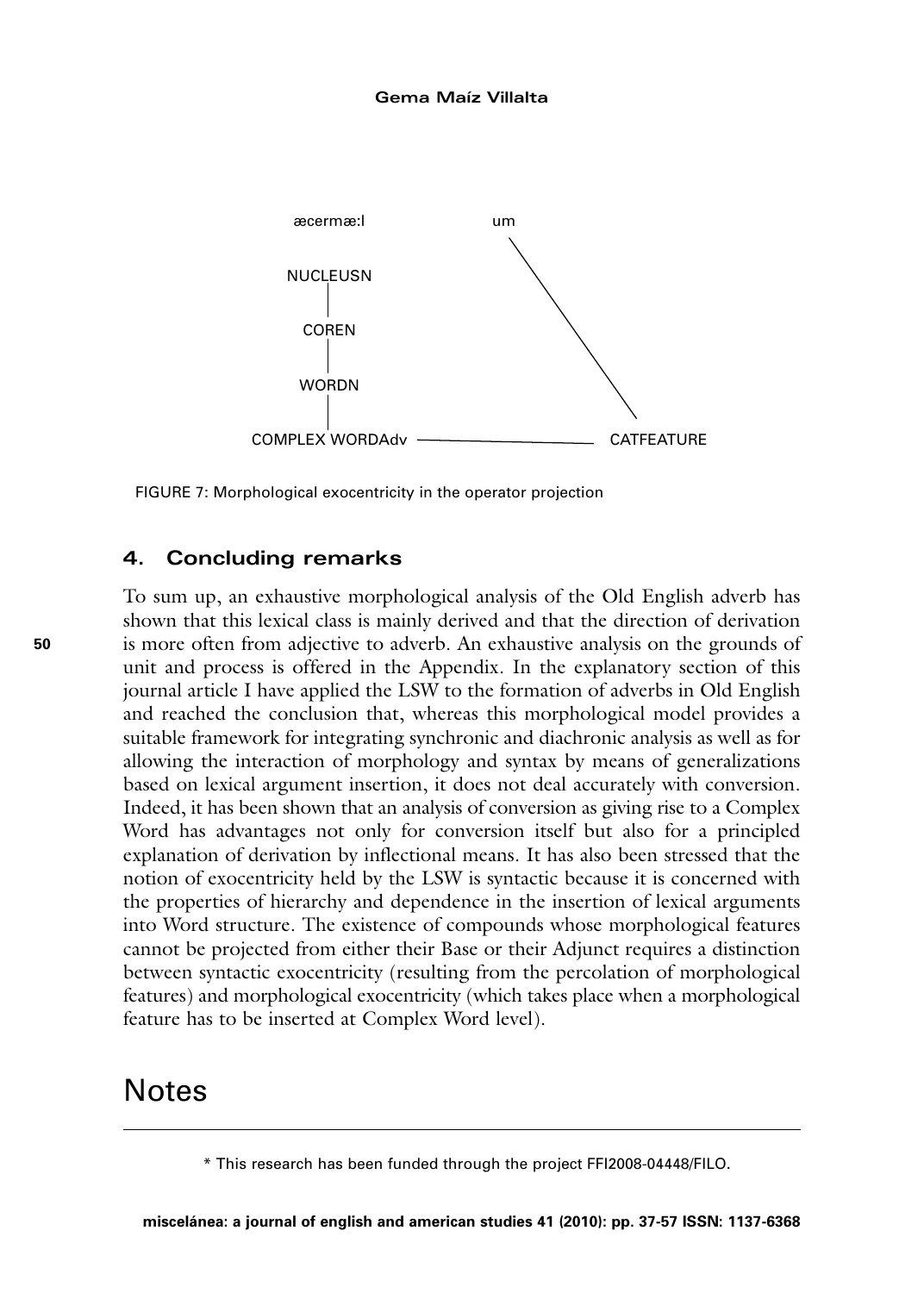# Works cited

BAKER, M. 2003. Lexical Categories: Verbs, Nouns and Adjectives. Cambridge: Cambridge University Press.

BOSWORTH, J. and T. N. TOLLER. 1973 (1898). An Anglo-Saxon Dictionary. Oxford: Oxford University Press.

CAMPBELL, A. 1987 (1959). Old English Grammar. Oxford: Oxford University Press.

CLARK HALL, J. R. 1996 (1896). A Concise Anglo-Saxon Dictionary. Toronto: University of Toronto Press.

DIK, S. 1997a. The Theory of Functional Grammar 1. Berlin: Mouton de Gruyter. Edited by Kees Hengeveld.

—. 1997b. The Theory of Functional Grammar 2. Berlin: Mouton de Gruyter. Edited by Kees Hengeveld.

FOLEY, W. and R. VAN VALIN. 1984. Functional Syntax and Universal Grammar. Cambridge: Cambridge University Press.

GIVÓN, T. 2009. The Genesis of Syntactic Complexity. Amsterdam: John Benjamins.

KASTOVSKY, D. 1992. "Semantics and vocabulary". In Hogg, R. (ed.) The Cambridge History of the English Language I: The Beginnings to 1066. Cambridge: Cambridge University Press: 290-408.

LASS, R. 1994. Old English. A historical linguistic companion. Cambridge: Cambridge University Press.

LIEBER, R. 1992. Deconstructing Morphology. Chicago: University of Chicago Press.

—. 2004. Morphology and Lexical Semantics. Cambridge: Cambridge University Press.

MARTÍN ARISTA, J. 2008. "Unification and separation in a functional theory of morphology". In Van Valin, R. (ed.) Investigations of the Syntax-Semantics-Pragmatics Interface. Amsterdam: John Benjamins: 119-145

MARTÍN ARISTA, J. 2009. "A Typology of Morphological Constructions". In Butler, C. and J. Martín Arista (eds.) Deconstructing Constructions. Amsterdam: John Benjamins: 85-115.

—. 2010a. "Building a lexical database of Old English: issues and landmarks. In Considine, J. (ed.) Current projects in historical lexicography. Newcastle: Cambridge Scholars Publishing: 1- 33.

—. 2010b "Lexical negation in Old English". NOWELE-North-Western European Language Evolution, 60/61: 89-108.

—. "Morphological relatedness and zero alternation in Old English". In Butler, C. and P. Guerrero (eds.) Morphosyntactic Alternations in English. London: Equinox. (Forthcoming-a)

—. Adjective formation and lexical layers in Old English. English Studies. (Forthcoming-b)

MITCHELL, B. 1985. Old English Syntax (2 vols.). Oxford: Oxford University Press.

NICOLAI, O. 1907. Die Bildung des Adverbs im Altenglischen. Kiel: H. Fiencke.

SWEET, H. 1976 (1896). The Student s Dictionary of Anglo-Saxon. Cambridge: Cambridge University Press.

TORRE ALONSO, R., J. MARTÍN ARISTA, A. IBÁÑEZ MORENO, E. GONZÁLEZ TORRES, and L. CABALLERO GONZÁLEZ. 2008. "Fundamentos empíricos y metodológicos de una base de datos léxica de la morfología derivativa del inglés antiguo". Revista de lingüística y lenguas aplicadas, 3:129-144.

VAN VALIN, R. 2005. Exploring the Syntax-Semantics Interface. Cambridge: Cambridge University Press.

VAN VALIN, R. and LAPOLLA, R. 1997. Svntax: Structure, meaning and function. Cambridge: Cambridge University Press.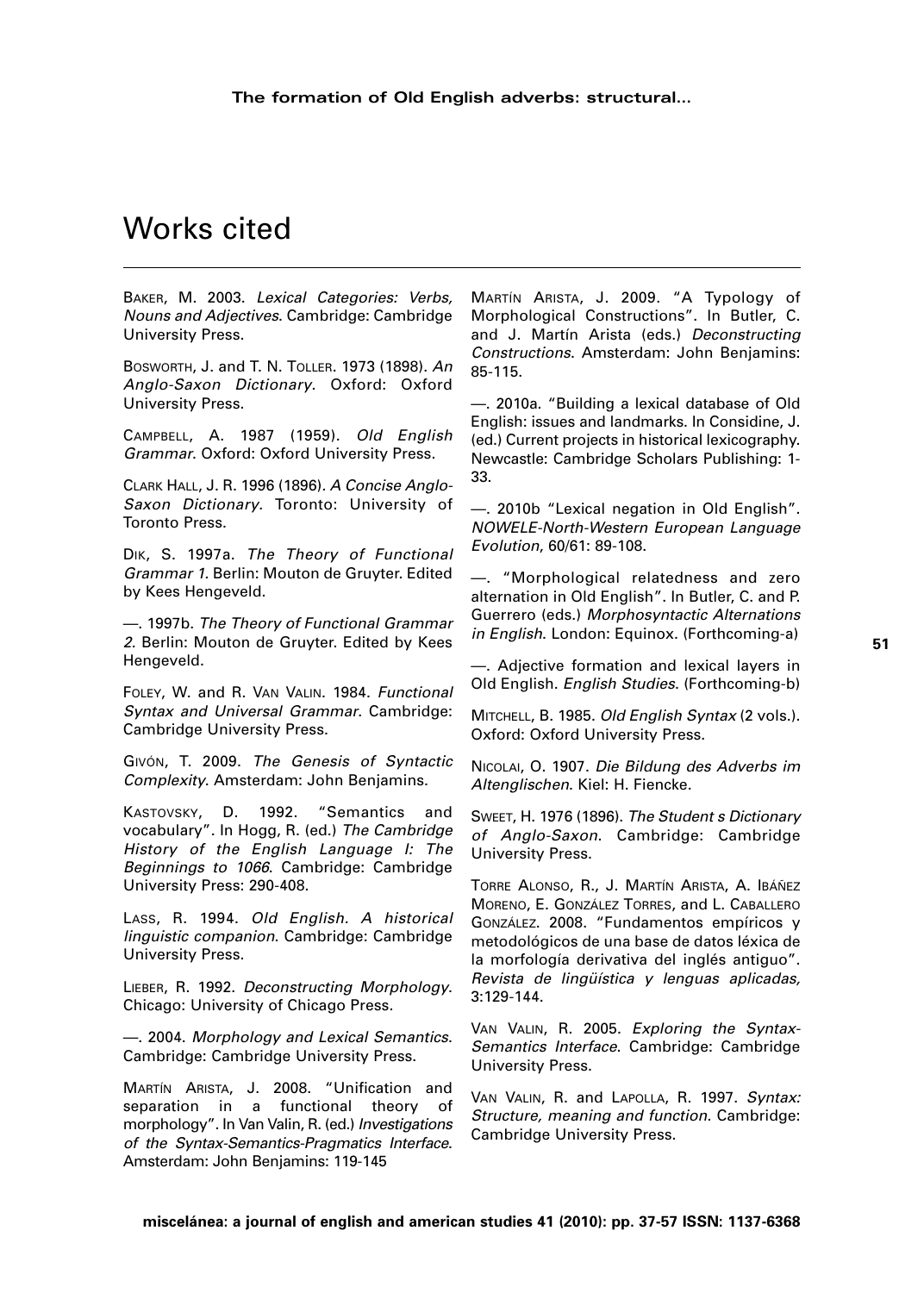## Appendix: Basic And Derived Adverbs In Old English

#### Basic adverbs (137)

a: 1, e:dre 2, e:fre, e:ahweder 1, e:ror 1, et 2, a:hweder 2, a:rweorde 1, betwe:onan 2, betwux 2, binne 2, bly:de 1, bufan 2, bu:tan 2, e:ac 1, ealneg, e:astweard, efne 1, eft 1, elcor, ellor, fegre, feorran 1, feorde, for 2, forne 1, forweard 2, ge:a, geador, gearwe 1, (ge) fyrn, ge:o, geond 2, aeostra, aese, ai et, hedre, ha dre, hand 2, heonon, her 1, hider, hindan, hlu:tre, hu.; hu:ru, hwa:r 1, hwanon, hwarne, hwega, hwe:ne, hwergen, hwider, hwidre, hwonne, hwy: 1, ilce, inder, inn 2, ionna, la: 1, la:s 3, late, lofte, lofton, lungre, ly:thwo:n, mid 2, na:, na:fre, na:nig, nas 1, na:nwiht 2, na:wa, na:we:rn, ne 1, nealles, nearwe, neodan, nese, nic, nu: 1, nu:na, of 2, ofer 2, oft, on 2, rihte, same, samen, samod 1, scearpe 1, si:de 1, simbel 1, simble, sne:ome, sti:de 1, sundor, swa: 1, tela, tinge, to: 2, to:hwega, tulge, tuwa, twa:, twibo:te 1, da: 1, da:r 1, das, det 1. danon. de:ah 1. de:ana. denden 1. dicce 2. dider. don 1. driwa. durh 2. durhu:t 2. dus.  $\partial y$ ; ufor, under 2, unweord 2, unwierde 1, u.p 1, weard 3, we.as, wel 1, west, wi.deferbd 2, wiht 2, wi:se 2, widufan, ymbe 3

#### Converted adverbs (123)

efter 2, a niq 3, a r 1, atribte 2, allefne 2, a n 2, a ngilde 3, a nli epig 2, a nli pe 2, a nwille 2, a:wiht 2, bli: $\partial$  2, bre:me 2, ce:ne 2, cla:ne 2, de:ore 2, e:ast 2, e:ade 2, eall 2, earfode 3, e:ce 2, edni:we 2, efen 2, efene:ce 2, endemest 1, enge 2, eornoste 2, fa:cne 2, fa:le 2, fe:a 3, fela 2, feorr 2, forane 2, fore 2, foreweard 4, ford 1, fordweard 3, fram 2, fre:cne 3, fre:olslic 2, Fresisc 2, full 2, fulne:ah 2, (ge)bli:de 2, gede:fe 2, gehende 2, (ge)lo:me 2, ge:n 1, geno:g 2, gesi:ene 2,  $(ae)$ tynge 2, gewealden 2, ha:m 2, he:ah 2, hiderweard 2, hinder 2, hinderling 2, hnesce 3, hrade 2, livet 1, livethwugu 3, liweder 2, liwo:n 3, inne 1, inweard 2, let 3, li:de 2, lustbe:re 2, ly:t 1, ly:tel 2, ly:dre 2, ma:te 2, micel 2, middeweard 1, milde 2, mildelic 2, mirce 2, myrge 2, na:ht 3, ne:adwi:s 2, ne:ah 2, ni:we 2, nihterne 2, nider 1, nord 2, norde:ast 2, nordweard 2, onriht 2, orma:te 2, sci:re 1, se:l 2, si: $\partial$  2, sli: $\partial$ e 2, smylte 2, so:fte 2, stille 2, sum 3, su: $\partial$  2, su: $\partial$ erne 2, su: dwest 2, sweale 2, swilce 1, to: heald 2, to: weard 3, twigilde 2, drigylde 2, dri: st 2, ufan 1, unde:ore 2, undierne 2, une:ade 2, ungefe:re 2, ungema:te 2, ungemete 2, ungesce:ad 3, unhi:ere 2, unne: ah 2, unsy: fre 2, u.t 1, weorce 2, westweard 1, wilde 2, wider 3

#### Prefixed adverbs (199)

 $a$ : (14)  $a:bu$ : fan,  $a:bu$ : tan 2,  $a:du$ :  $n$  1,  $a:du$ :  $n$ ,  $a:flote$ ,  $a:bw$  anne,  $a:bw$ ,  $a:bw$  ergen, a.hwider, a.hwonan, a.ni.hst, a.riht, a.weg, a.wo.h  $\textbf{æfter-}(1)$  afterso:na  $x:g-$  (6)  $x:ghw x: r$ ,  $x:ghw x$ ,  $x:ghw ann a$ ,  $x:ghw ann a$ ,  $x:ghw ann a$ ,  $x:ghw ider$  $\mathbf{a}t$ - (7) atforan 2, atgadere, athwa:re, athwega, athwo:n, atrihtes, atsamne and- $(1)$  ande:ages be- (12) beeftan 1, bee:astan, bee:astannordan, beforan 2, befullan 1, begeondan 2, beheonan 2, behindan 2, behwon, benordan, besu:dan, bewestan 2  $bi-$ (1)  $binnan 2$ eal- $(1)$  ealfela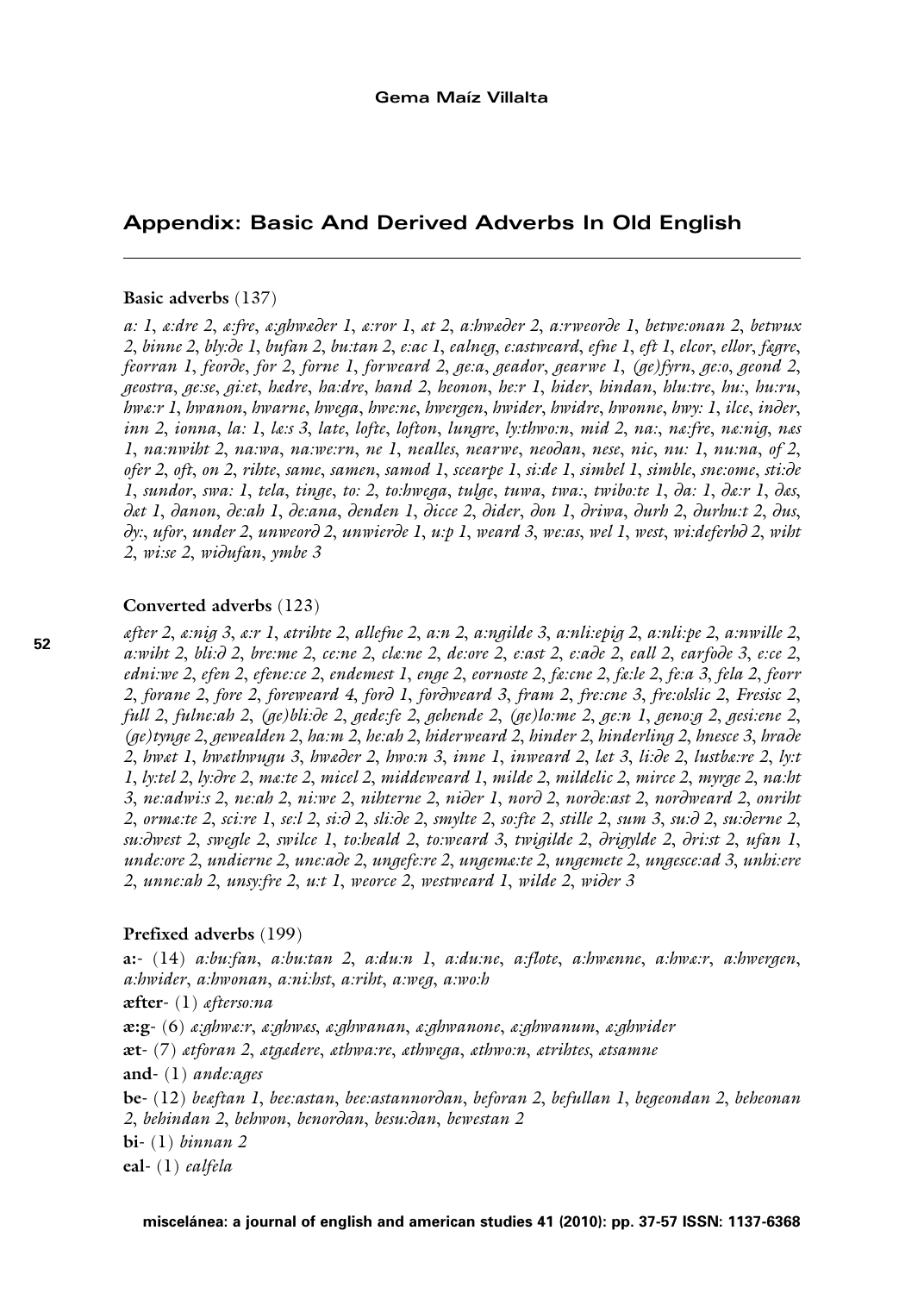#### The formation of Old English adverbs: structural...

eall- (4) eallrihte, eallswa:, eallswilc, ealltela

em- $(1)$  emtwa:

for- (25) forberendlice, fore:ade, fore:adelice, foraeare, foraeorne, forbredlice, forbrade, forbwega, forbwon, forbwy:, forinlice, forinweardlice, forlong, forlonge, forlustlice, forne:ah, fornytli:ce, foroft, forso:d, forsweotole, fordearle, fordearli:ce, fordon 1, foru:tan 1, forwel

fore- (3) foregle:awli:ce, foremanig, foremihtigli:ce

for<sub>d</sub>-(2) fordmid, fordrihte

fre: $a - (1)$  fre: $a$ ofestli: $ce$ 

ful- $(2)$  fulgeare, fulba:

full- (5) fullgeorne, fullmedomli:ce, fulloft, fullrade, fullricene

**ge**- (7) *aehwa:r, aehwanon, aehwider, aeli:ce 2, aelo:me, aenehe, aedra:f* 

 $in-(3)$  incu: $\partial$ li:ce, instede, instepe 1

 $of (2) of du: ne 1, of stede$ 

ofer-(9) ofereall, oferbe:afod, oferbygdigli:ce, oferi:dylli:ce, oferli:ce, ofermo:digli:ce, oferra:dli:ce, oferswi:de, oferufa

on- $(20)$  one:r, onbec, onbecling, onbu:tan 1, ondu:ne, onemn 2, onforan 2, ongeador, onhindan, onhinder, onhinderling, oninnan 2, onli:ce, onrihtli:ce, onsundran, onsundrum, onufan 2, onuppan 2, onu:tan, onweg 1

sa:m- $(2)$  sa:mba:l, sa:mwi:sli:ce

sam- $(1)$  samli:ce

to:- (8) to: cyrcanwerd, to: deg, to: e: acan 2, to: gedre, to: ge: are, to: gi: fe, to: hwon, to: morgen  $\partial$ urh- $(1)$   $\partial$ urhlonge

 $un-(46)$  una:blinnendli:ce, una:wfastli:ce, unbeorbte, undearnunga, unde:ogolli:ce, undo:mli:ce, unearfodli:ce, unendebyrdli:ce, unfæderli:ce, unfægre, unfæstli:ce, unfeor, unforcu:dli:ce, unforbtli:ce, unforsce:awodli:ce, unfracodli:ce, unfre:ondli:ce, unfro:forli:ce, unfyrn, unge;ara, ungebeorblice, ungedeftlice, ungedwimorlice, ungefe;alice, ungefyrn, ungeorne, ungesom, ungewealdes, ungewyrhtum, unhe:anli:ce, unni:edig, unsce:adeli:ce, unsceandlice, unseldan, unsidelice, unsocfte, unsynnum, untela, untra glice, unde awfestlice, unwearnum, unwise, unwillan, unwilles 1, unwillum

 $under-(2)$  underbac, underneodan

 $u:p-(1)$  u:pweard

wid- (9) wideftan 1, wide:astan, widforan 2, widhindan, widinnan 1, widneodan, widuppon, widu tan 2 widwestan

 $wide_{c}$  (1)  $wide_{r}$ 

 $ymb-(1)$   $ymbu:tan 2$ 

## Suffixed adverbs (666)

-a (8) elcora, fora, ge:ara, midlunga, samnunga, singala, sidda, so:na

-an (18) eftan, e:astan, edni:wan, foran 2, geostran, giestran, innan 2, ne:an, ni:wan, nordan I. seldan, si:dan, siddan I. su:dan, ufenan I. u:tan, westan, wi:dan

e (124) afterwearde, aine, angsume, baclinge, bealde, bearhtme, beorhte, bitre, blaite, bleiate, bra; de, ca; fe, cealde, ceorlisce, cu; de, de: ope, deorce, dro; fe, du; ne, dyrnelegere, e; astane, ealle,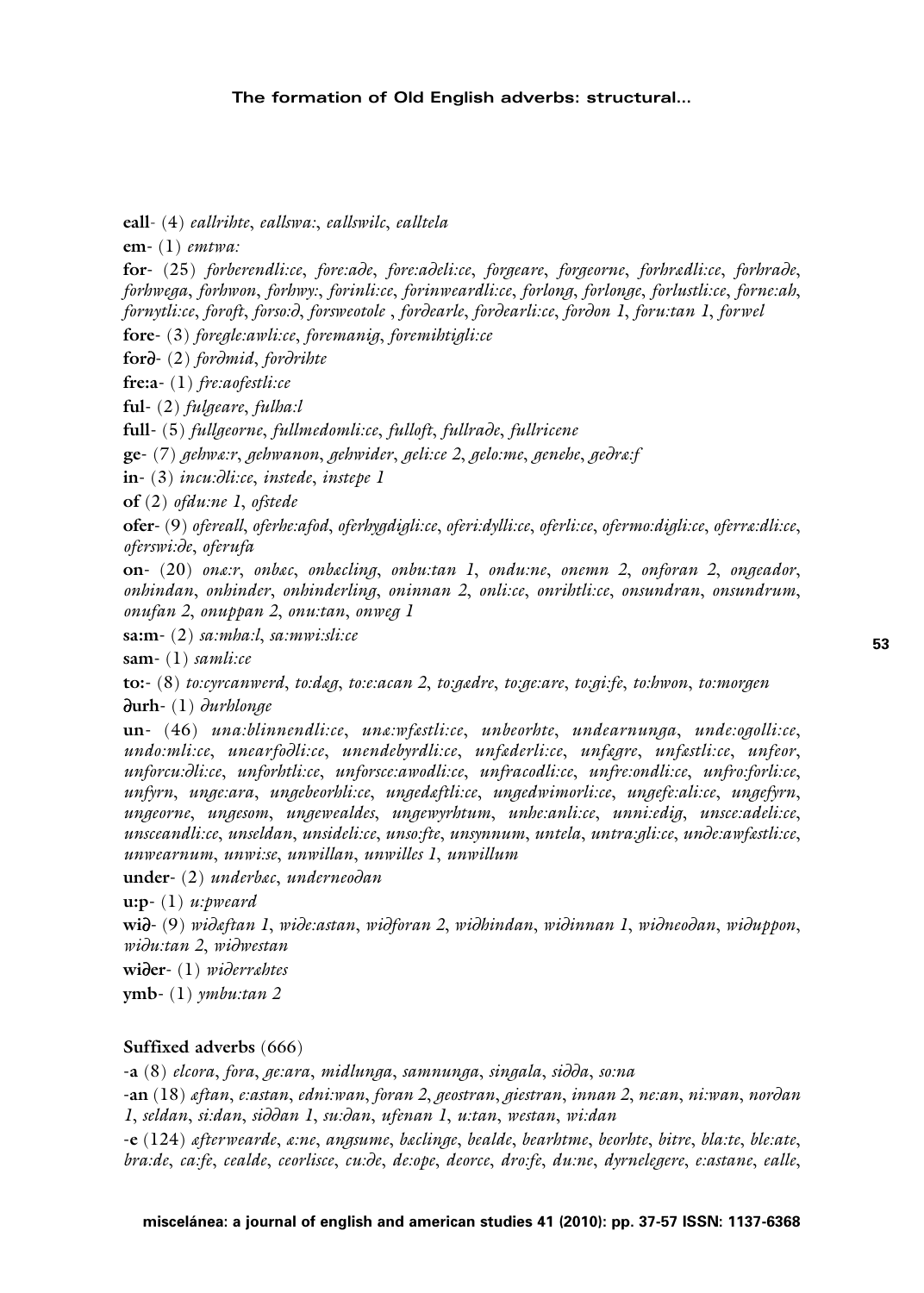#### **Gema Maíz Villalta**

*earge*, *earme*, *el*∂*e:odige*, *endlyfte*, *fæste*, *feorrane*, *fi:fte*, *forewearde*, *forhte*, *fraco*∂*e*, *fremsume*, *frumli:ce*, *fu:le*, *ge:ocre*, *ge:omore*, *(ge)hle:owe*, *gehwæ*∂*ere*, *(ge)li:ce*, *georne*, *(ge)ru:me*, *gesæ:lige*, *geswæ:se*, *geswipore*, *getange*, *gewe:ne*, *giestranæ:fene*, *gle:awe*, *grame*, *gri:mme*, *grorne*, *hæ:ste*, *ha:te*, *he:age*, *he:ane*, *hearde*, *hefige*, *heonone*, *hidere*, *hi:wcu:*∂*li:ce*, *hlu:de*, *holde*, *hwæ*∂*ere 1*, *hwi:le*, *hwo:nli:ce*, *lange*, *la:*∂*e*, *le:ase*, *le:ohte*, *li:xende*, *manigfealde*, *ne:ode 1*, *neo*∂*ane*, *ni:ede*, *nigo*∂*e*, *ni*∂*ere*, *nytende*, *ofere*, *re:ade*, *recene*, *sa:re*, *sceaftrihte*, *seofo*∂*e*, *siexte*, *smale*, *sme:a*∂*ancole*, *smicere*, *snu:de*, *so:*∂*e*, *strange*, *swæ:re 1*, *swearte*, *sweotole*, *swi:*∂*e*, *swo:te*, *syndrige*, *te:o*∂*e*, *torhte*, *torne*, *tra:ge*, *twelfte*, ∂*earfle:ase*, ∂*earle*, ∂*onne 1*, ∂*rymme*, *unefne*, *unforhte*, *ungefo:ge*, *ungylde 1*, *unswæ:se*, *unswi:*∂*e*, *u:tane*, *u:te*, *wa:ce*, *wearme*, *westane*, *wi:de*, *wihte*, *wlitige*, *wræ:ste*, *wra:*∂*e*, *wuldorfæste*, *yfle*

**-enga** (3) *ierrenga*, *ni:edenga*, *styrnenga*

**-es** (46) *andlanges* 1, *æ:nes*, *a:nstreces*, *dæges*, *dæglanges*, *e:agsy:nes*, *ealles*, *e:astrihtes*, *e:astweardes*, *efnes*, *elles*, *endebyrdes*, *for*∂*rihtes*, *for*∂*weardes*, *framweardes*, *gerihtes*, *(ge)wealdes*, *ha:mweardes*, *instæpes*, *ni:edes*, *nihtes*, *nihtlanges*, *ni*∂*erweardes*, *nor*∂*weardes*, *ofdu:neweardes*, *onge:anweardes*, *or*∂*ances*, *selfwilles*, *simbles*, *singales*, *sinnihtes*, *so:*∂*es*, *stre:amrynes*, *su:*∂*weardes*, *synderli:pes*, *to:gi:fes*, ∂*ances*, ∂*we:ores*, *ungewilles*, *ungewisses*, *un*∂*ances*, *un*∂*earfes*, *unwæres*, *u:tweardes*, *willes*, *wordes*

**-ig** (1) ∂*y:flig*

**-ige** (1) *forhtige*

**-inga** (8) *bra:dlinga*, *eclinga*, *edni:winga*, *fæ:ringa*, *grundlinga*, *handlinga*, *ho:linga*, *ni:wlinga*

**-lice** (401) *æ:fenli:ce*, *æ:li:ce*, *æ:nli:ce*, *æ:rli:ce*, *æ:wfæstli:ce*, *æ:wli:ce*, *ælmesli:ce*, *æ*∂*elli:ce*, *a:fandodli:ce*, *a:metendli:ce*, *andgietfulli:ce*, *andgietli:ce*, *andweardli:ce*, *a:nfealdli:ce*, *angrisenli:ce*, *angsumli:ce*, *a:nræ:dli:ce*, *a:rfæstli:ce*, *a:rli:ce 1*, *arodli:ce*, *a:rweor*∂*li:ce*, *atolli:ce*, *a:worpenli:ce*, *bærli:ce*, *benli:ce*, *beorhtli:ce*, *bismerli:ce*, *biterli:ce*, *bli:*∂*eli:ce*, *clæ:nli:ce*, *ca:fli:ce*, *ceorlli:ce*, *cneordli:ce*, *cræftli:ce*, *cu:*∂*li:ce*, *cwicli:ce*, *cy:mli:ce*, *cyneli:ce*, *cynli:ce*, *dæghwa:mli:ce*, *de:adli:ce*, *de:ofolli:ce*, *de:opli:ce*, *de:orli:ce*, *de:orwyr*∂*li:ce*, *dolli:ce*, *do:mli:ce*, *dryhtenli:ce*, *dryhtli:ce*, *dugu*∂*li:ce*, *dwæ:sli:ce*, *dyrnli:ce*, *dysigli:ce*, *dysli:ce*, *e:adigli:ce*, *ealdorli:ce*, *earfo*∂*li:ce*, *eargli:ce*, *earmli:ce*, *e:a*∂*eli:ce*, *e:a*∂*mo:dli:ce, e:awiscli:ce*, *Ebre:iscli:ce*, *e:celi:ce*, *edlesendli:ce*, *egesfulli:ce*, *egesli:ce*, *e:steli:ce*, *ellenli:ce*, *el*∂*e:odigli:ce*, *endele:asli:ce*, *eor*∂*li:ce*, *fa:cenfulli:ce*, *fa:cenli:ce*, *fæderli:ce*, *fæ:rli:ce* , *fæstli:ce*, *fæstræ:dli:ce*, *fe:ondli:ce*, *firenli:ce*, *flæ:scli:ce*, *fore*∂*ancli:ce*, *forhogodli:ce*, *forhtli:ce*, *forligerli:ce*, *forsewenli:ce*, *for*∂*li:ce*, *fraco*∂*li:ce*, *framli:ce*, *fre:cendli:ce*, *fremfulli:ce*, *fremsumli:ce*, *fre:ondli:ce*, *fro:forli:ce*, *frym*∂*li:ce*, *fu:lli:ce*, *fu:sli:ce*, *ga:lli:ce*, *gamenli:ce*, *ga:stli:ce*, *ge:apli:ce*, *ge:arli:ce 1*, *gearoli:ce*, *(ge)be:otli:ce*, *gebyredli:ce*, *geco:pli:ce*, *gecorenli:ce*, *(ge)cwe:mli:ce* , *(ge)cyndeli:ce*, *gedafenli:ce*, *gede:feli:ce*, *gedeorsterli:ce*, *gedwimorli:ce*, *(ge)dwolli:ce*, *(ge)efenli:ce*, *(ge)endebyrdli:ce*, *gefædli:ce*, *gefæstli:ce*, *gefe:ali:ce*, gefe:rli:ce, *(ge)fre:oli:ce*, *(ge)herigendli:ce*, *(ge)hyhtli:ce*, *(ge)hy:*∂*eli:ce*, *gele:afli:ce*, *geli:cli:ce*, *geli:efedli:ce*, *(ge)limpli:ce*, *gelo:mli:ce*, *(ge)lustfulli:ce*, *(ge)mæ:neli:ce*, *gema:hli:ce*, *gemengedli:ce*, *gemetli:ce*, *(ge)metfæstli:ce*, *gemyndigli:ce*, *ge:omorli:ce*, *geornfulli:ce*, *geornli:ce*, *gera:dli:ce*, *gerecli:ce*, *geri:senli:ce*, *(ge)ru:mli:ce*, *(ge)ry:neli:ce*, *gesæ:ligli:ce*, *(ge)sce:adwi:sli:ce*, *gesce:apli:ce*, *gesewenli:ce*, *gesi:eneli:ce*, *(ge)singalli:ce*, *gesundfulli:ce*, *gesundigli:ce*, *geswæ:sli:ce*, *geta:cnigendli:ce*, *getæ:sli:ce*, *(ge)tyngeli:ce*, *ge*∂*wæ:rli:ce*, *(ge)*∂*yldeli:ce*, *gewemmedli:ce*, *gewemmodli:ce*, *gewinfulli:ce*, *gewitodli:ce*, *gewuneli:ce*, *(ge)wynsumli:ce*, *gewy:scendli:ce*, *gewyrdeli:ce*, *gi:emele:asli:ce*,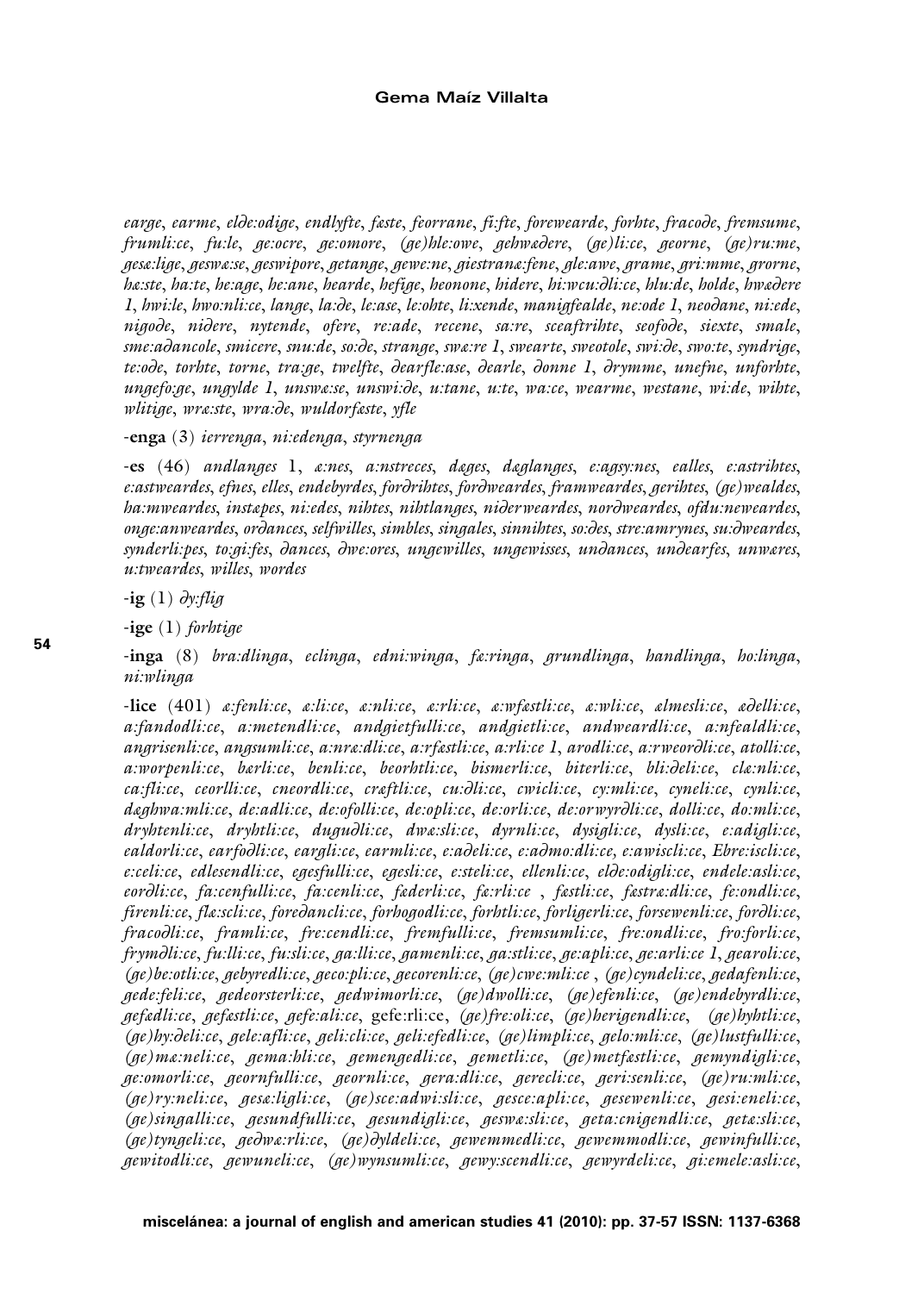#### **The formation of Old English adverbs: structural…**

*gielpli:ce*, *glædli:ce*, *gle:awli:ce*, *godcundli:ce*, *gramli:ce*, *grimli:ce*, *grisli:ce*, *gyltli:ce*, *ha:lwendli:ce*, *he:ali:ce*, *healsigendli:ce*, *he:anli:ce*, *heardli:ce*, *hefigli:ce*, *he:ofendli:ce*, *heofonli:ce*, *heteli:ce*, *hierwendli:ce*, *hnescli:ce*, *holdli:ce*, *horscli:ce*, *hrædli:ce*, *hre:owli:ce*, *hundte:ontigfealdli:ce*, *hu:scli:ce*, *hwearfli:ce*, *hwi:lwendli:ce*, *hygele:asli:ce*, *hyhtli:ce*, *i:delli:ce*, *i:e*∂*eli:ce*, *inweardli:ce*, *lahli:ce*, *langsumli:ce*, *la:*∂*li:ce*, *leahtorli:ce*, *le:asli:ce*, *le:ofli:ce*, *le:ohtli:ce*, *li:chamli:ce*, *li:ciendli:ce*, *li:fli:ce*, *li:*∂*eli:ce*, *lofli:ce*, *lufli:ce*, *lufsumli:ce*, *lufwendli:ce*, *lustbæ:rli:ce*, *lustsumli:ce*, *lytigli:ce*, *ly:*∂*erli:ce*, *mæ:rli:ce*, *mæ:*∂*li:ce*, *ma:nfulli:ce*, *manigfealdli:ce*, *ma:nli:ce*, *mearuli:ce*, *medemli:ce*, *menniscli:ce*, *micelli:ce*, *mihteli:ce*, *mildheortli:ce*, *misli:ce*, *missenli:ce*, *mo:digli:ce*, *mo:dorli:ce*, *munucli:ce*, *mynsterli:ce*, *na:htli:ce*, *ne:ali:ce*, *nearoli:ce*, *ni:ed*∂*earfli:ce*, *ni:etenli:ce*, *ni:wli:ce*, *nytli:ce*, *nytwier*∂*li:ce*, *oferflo:wendli:ce*, *ofermo:dli:ce*, *ondrysenli:ce*, *onge:anweardli:ce*, *openli:ce*, *orgelli:ce*, *ormæ:tli:ce*, *orsogli:ce*, *pi:sli:ce*, *pru:tli:ce*, *ræ:dli:ce*, *regolli:ce*, *re:*∂*li:ce*, *ri:cli:ce*, *rihtli:ce*, *rihtwi:sli:ce*, *ru:mmo:dli:ce*, *sa:rli:ce*, *scamle:asli:ce*, *scamli:ce*, *scandli:ce*, *scearpli:ce*, *scortli:ce*, *searoli:ce*, *seldli:ce*, *semnendli:ce*, *sibli:ce*, *sideli:ce*, *si:*∂*li:ce*, *sleacli:ce*, *sme:agendli:ce*, *sme:ali:ce*, *sme:a*∂*ancli:ce*, *sme:a*∂*ancolli:ce 1*, *snelli:ce*, *snotorli:ce*, *sorgli:ce*, *so:*∂*fæstli:ce*, *so:*∂*li:ce*, *spærli:ce*, *sta*∂*olfæstli:ce*, *sti:*∂*li:ce*, *sto:wli:ce*, *stræcli:ce*, *strangli:ce*, *strengli:ce*, *stuntli:ce*, *styrnli:ce*, *sundorli:ce*, *swæ:rli:ce*, *sweotolli:ce*, *swicolli:ce*, *swi:*∂*li:ce*, *swo:tli:ce*, *sy:ferli:ce*, *symbelli:ce*, *synderli:ce*, *syndrigli:ce*, *synli:ce*, *tæ:lli:ce*, *tæ:lwier*∂*li:ce*, *teartli:ce*, *te:onli:ce*, *ti:dli:ce*, *tilli:ce*, *to:dæ:lendli:ce*, *to:hli:ce*, *torhtli:ce*, *to:*∂*undenli:ce*, *to:weardli:ce*, *tre:owli:ce*, *trumli:ce*, *twe:ogendli:ce*, *twe:oli:ce*, *twe:onigendli:ce*, *twifealdli:ce*, ∂*æsli:ce*, ∂*ancweor*∂*li:ce*, ∂*earfendli:ce*, ∂*earfli:ce*, ∂*earli:ce*, ∂*earlwi:sli:ce*, ∂*e:awli:ce*, ∂*egnli:ce*, ∂*ri:stigli:ce*, ∂*ri:stli:ce*, ∂*rifealdli:ce*, ∂*rymli:ce*, ∂*ry:*∂*li:ce*, ∂*urhwunigendli:ce*, ∂*we:orli:ce*, *una:berendli:ce*, *unæ*∂*eli:ce*, *una:fylledli:ce*, *una:fyllendli:ce*, *una:ly:fedli:ce*, *una:ræfnedli:ce 1*, *una:ræfnendli:ce*, *una:ri:medli:ce*, *una:ri:mendli:ce*, *una:secgendli:ce*, *una:te:origendli:ce*, *una:wendendli:ce*, *unbrosnodli:ce*, *unforbu:gendli:ce*, *unforwandodli:ce*, *ungecopli:ce*, *ungecyndelli:ce*, *ungefo:gli:ce*, *ungefræ:geli:ce*, *ungelæ:redli:ce*, *ungele:affuli:ce*, *ungeli:fedli:ce*, *ungeræ:dli:ce*, *ungerecli:ce*, *ungerisenli:ce*, *ungery:deli:ce*, *ungesce:adwi:sli:ce*, *ungete:origendli:ce*, *ungewi:tendli:ce*, *unhi:erli:ce*, *unlæ:dli:ce*, *unonwendendli:ce*, *unple:oli:ce*, *unscyldigli:ce*, *unwi*∂*metenli:ce*, *wa:cli:ce*, *wælhre:owli:ce*, *wærli:ce*, *wæ:wær*∂*li:ce*, *weargli:ce*, *we:nli:ce*, *we:pendli:ce*, *weor*∂*fulli:ce*, *weor*∂*li:ce*, *werli:ce*, *wi:fli:ce*, *wi:gli:ce*, *wi:sli:ce*, *wildde:orli:ce*, *wilsumli:ce*, *wi*∂*erweardli:ce*, *wlancli:ce*, *wo:dli:ce*, *wo:hli:ce*, *wo:pli:ce*, *woruldli:ce*, *wræcli:ce*, *wræ:tli:ce*, *wra:*∂*li:ce*, *wrixlendli:ce*, *wuldorli:ce*, *wundorli:ce*, *wuniendli:ce*, *wynli:ce*, *yfeli:ce*, *ymbhy:digli:ce 1*, *ymbhy:digli:ce 2*

**-ling (3)**

*bæcling*, *earsling*, *underbæcling*

**-mæ:st (1)**

*eallmæ:st*

**-um (40)**

*æftum*, *a:ncummum*, *a:nli:pum*, *a:num*, *bitrum*, *e:a*∂*me:dum*, *e:stum*, *firenum*, *fur*∂*um*, *gedyhtedum*, *gegnum*, *ge*∂*yldum*, *græ:dum*, *gumcystum*, *he:apum*, *hwi:lum*, *le:ofwendum*, *listum*, *lustum*, *ly:tlum*, *miclum*, *misli:cum*, *or*∂*ancum*, *searwum*, *seldum*, *smalum*, *snyttrum*, *stundum*, *sundrum*, *ti:dum*, ∂*ingum*, ∂*rymmum*, *ufanweardum*, *ungemetum*, *unsnyttrum*, *u:teweardum*, *weorcum*, *wissum*, *wundrum*, *wynnum*

**-unga** (12) *a:nunga*, *dearnunga*, *eallunga*, *e:awunga*, *fullunga*, *gegnunga*, *ne:adunga*, *healfunga*, *ni:wunga*, *simblunga*, *unce:apunga*, *we:nunga*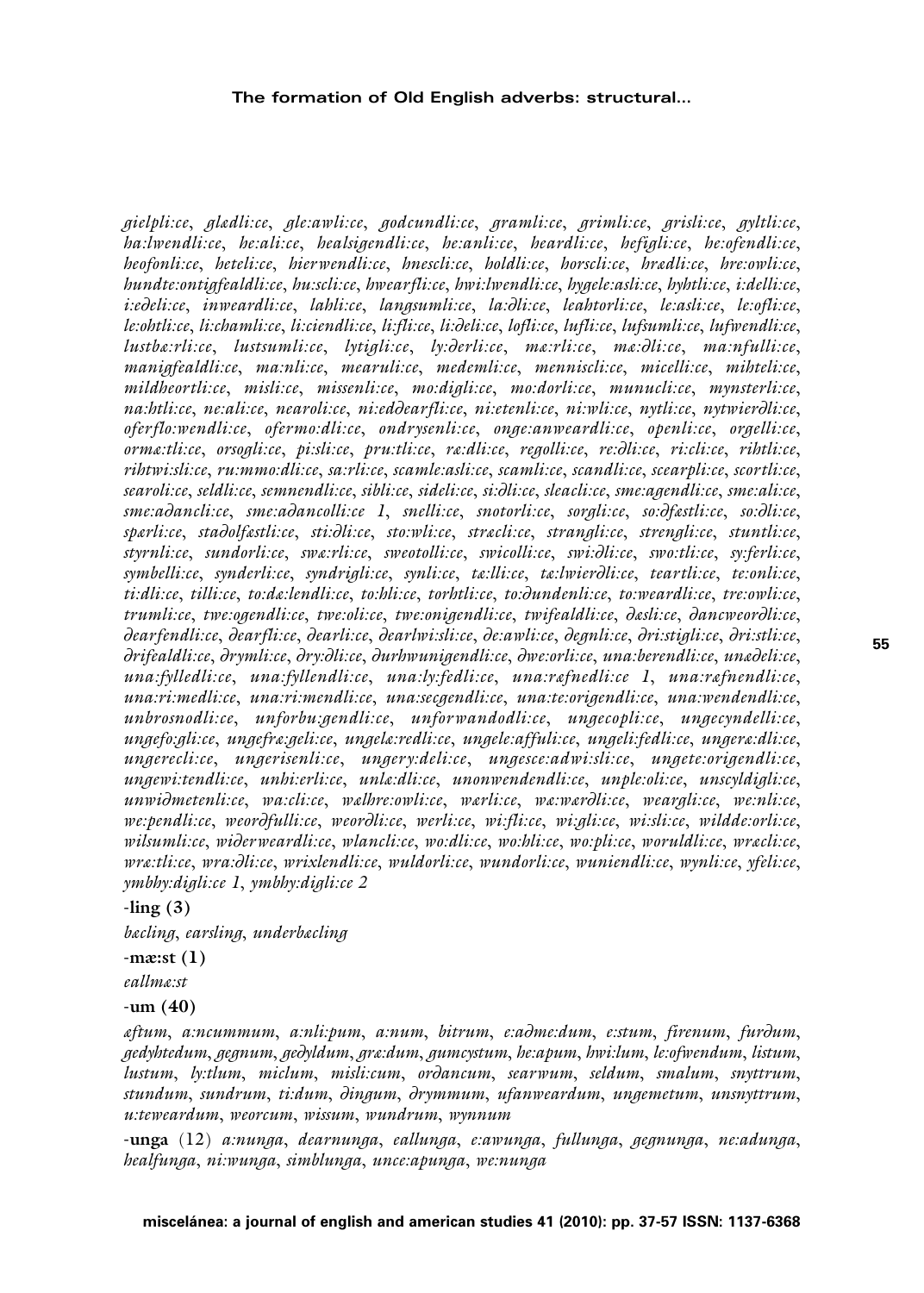#### **Compound adverbs** (64)

**hwæ:r 1** (4) *(ge)welhwæ:r*, *na:hwæ:r*, *na:thwæ:r*, *welgehwæ:r* **hwega** (5) *hu:hwega*, *hwæ:rhwega*, *hwanonhwegu*, *hwiderhwega*, *hwi:lhwega* **lang** (5) *e:astlang*, *ge:arlanges*, *nor*∂*lang*, *westlang*, *westnor*∂*lang*

**mæ:lum** (31) *æcermæ:lum*, *bitmæ:lum*, *brytmæ:lum*, *byr*∂*enmæ:lum*, *ci:stme:lum*, *cnotmæ:lum*, *dæ:lmæ:lum*, *dropmæ:lum*, *floccmæ:lum*, *fo:tmæ:lum*, *ge:armæ:lum*, *(ge)flitmæ:lum*, *gefre:dmæ:lum*, *he:apmæ:lum*, *hi:dmæ:lum*, *limmæ:lum*, *nammæ:lum*, *pricmæ:lum*, *sce:afmæ:lum*, *scy:rmæ:lum*, *snæ:dmæ:lum*, *stæpmæ:lum*, *stefnmæ:lum*, *stundmæ:lum*, *styccemæ:lum*, *sundermæ:lum*, ∂*ræ:gmæ:lum*, ∂*re:atmæ:lum*, ∂*u:sendmæ:lum*, *wearnmæ:lum*, *wræ:dmæ:lum* 

**rihte** (5) *e:astrihte*, *he:rrihte*, *su:*∂*rihte*, ∂*æ:rrihte*, *westrihtes*

**weard 3** (11) *a:dunweard*, *ha:mweard*, *hindanweard*, *nor*∂*anweard*, *ofdu:neweard*, *su:*∂*weard*, *to:gædereweard*, ∂*anonweard*, ∂*iderweard*, ∂*iderweardes*, *westanweard* 

**wi:se 2** (3) *hringwi:san*, *hysewi:se*, *scipwi:san*

#### **Hypothetical predicates** (233)

*a:blinnendli:ce*, *æ:freli:ce*, *æfterfylgendli:ce*, *æltæ:weli:ce*, *a:gendli:ce*, *a:htli:ce*, *a:li:efedli:ce*, *a:nmo:dli:ce*, *a:nwilli:ce*, *a:rfulli:ce*, *a:rle:asli:ce*, *bealdli:ce*, *behogodli:ce*, *behy:deli:ce*, *behy:digli:ce*, *behy:*∂*eli:ce*, *berendli:ce*, *bilewitli:ce*, *blindli:ce*, *borli:ce*, *bru:cendli:ce*, *carfulli:ce*, *carli:ce*, *ce:nli:ce*, *co*∂*li:ce*, *cræftigli:ce*, *cwildbæ:rli:ce*, *cyrtenli:ce*, *cystigli:ce*, *de:op*∂*ancenli:ce*, *de:op*∂*ancolli:ce*, *deorcli:ce*, *dre:origli:ce*, *e:a*∂*me:dli:ce*, *e:cso:*∂*li:ce*, *edwi:tfulli:ce*, *efestli:ce*, *egefulli:ce*, *egele:asli:ce*, *eornostli:ce*, *esnli:ce*, *fægerli:ce*, *fe:owerfealdli:ce*, *foresce:awodli:ce*, *forhæfendli:ce*, *forwiernedli:ce*, *fræfelli:ce*, *frecli:ce*, *fremedli:ce*, *fyrwitgeornli:ce*, *ga:lfulli:ce*, *ge:aroli:ce 1*, *(ge)brægdenli:ce*, *gebyrdeli:ce*, *gedæ:ledli:ce*, *gedæfteli:ce*, *(ge)di:egolli:ce*, *gedre:ogli:ce*, *(ge)dyrstigli:ce*, *geflitli:ce*, *geglengendli:ce*, *(ge)ha:theortli:ce*, *geheortli:ce*, *gehi:wodli:ce*, *(ge)le:affuli:ce*, *gelystfulli:ce*, *gemetodli:ce*, *gemimorli:ce*, *geneahheli:ce*, *genyhtli:ce*, *(ge)nyhtsumli:ce*, *geræ:deli:ce*, *gesce:adenli:ce*, *gesce:adli:ce*, *gescierpiendli:ce*, *(ge)scre:peli:ce*, *(ge)sibsumli:ce*, *gesinli:ce*, *gespe:digli:ce*, *geswe:gsumli:ce*, *geswiporli:ce*, *(ge)swi:*∂*fromli:ce*, *getangli:ce*, *(ge)tre:owfulli:ce*, *getyngeli:ce*, *ge*∂*ungenli:ce*, *(ge)*∂*wæ:reli:ce*, *(ge)*∂*yldigli:ce*, *gewealdendli:ce*, *gewi:sfulli:ce*, *(ge)wisli:ce*, *gewissli:ce*, *(ge)wittigli:ce*, *gi:ferli:ce*, *gne*∂*eli:ce*, *græ:digli:ce*, *hæ:stli:ce*, *ha:deli:ce*, *ha:ligli:ce*, *ha:tli:ce*, *hi:gendli:ce*, *hi:wiscli:ce*, *hli:sfuli:ce*, *hlu:torli:ce*, *hne:awli:ce*, *hohfulli:ce*, *hohli:ce*, *hwætli:ce*, *hygdigli:ce*, *incundli:ce*, *lætli:ce*, *langli:ce*, *langmo:dli:ce*, *li:cwyr*∂*li:ce*, *listeli:ce*, *lustli:ce*, *mægenle:asli:ce*, *mæ:gwlitli:ce*, *manli:ce*, *meagolli:ce*, *mihtigli:ce*, *mi:nli:ce*, *myrigli:ce*, *namcu:*∂*li:ce*, *ne:odli:ce*, *ni:*∂*fulli:ce*, *ni:*∂*li:ce*, *ny:dwræ:cli:ce*, *oferflo:wedli:ce*, *oferhigendli:ce*, *ofostli:ce*, *oftræ:dli:ce*, *onwealgli:ce*, *orenli:ce*, *orpedli:ce*, *rancli:ce*, *re:cele:asli:ce*, *recenli:ce*, *rihtgele:afli:ce*, *ro:tli:ce*, *ru:mga:li:ce*, *ru:mheortli:ce*, *ryneli:ce*, *samodli:ce*, *scearp*∂*ancli:ce*, *scyndendli:ce*, *selfwillendli:ce*, *seofonfealdli:ce*, *sicorli:ce*, *sidefulli:ce*, *sla:wli:ce*, *smi*∂*li:ce*, *smoltli:ce*, *so:*∂*secgendli:ce*, *spe:dli:ce*, *spo:wendli:ce*, *sprindli:ce*, *stæ:rli:ce*, *stæ*∂*hly:pli:ce*, *stearcli:ce*, *stilli:ce*, *stru:dgendli:ce*, *stulorli:ce*, *sundorcræftigli:ce*, *swe:tli:ce*, *swiftli:ce*, *swi:giendli:ce*, *swi:gli:ce*, *tæ:lle:asli:ce*, *ti:mli:ce*, *to:dæ:ledli:ce*, *treafli:ce*, *twæ:mendli:ce*, *twi:endli:ce*, ∂*ancfulli:ce*, ∂*e:awfæstli:ce*, ∂*icli:ce*, ∂*urhu:tli:ce*, *una:*∂*rotenli:ce*, *unbesce:awodli:ce*, *ungehealdsumli:ce*, *ungeli:fendli:ce 1*, *ungesæ:ligli:ce*, *ungestæ*∂∂*igli:ce*, *ungesundli:ce*, *ungeswi:cendli:ce*, *ungetæ:sli:ce*, *unge*∂*yldeli:ce*, *ungewi:ttigli:ce*, *ungle:awli:ce*, *ungny:*∂*eli:ce*, *unhi:ersumli:ce*, *unle:asli:ce*, *unmedomli:ce*, *unmurnli:ce*, *unnytwur*∂*li:ce*, *unræ:dfæstli:ce*, *unrihtha:d*, *unrihtwi:sli:ce*, *unscæ*∂*fulli:ce*, *unsce*∂∂*igli:ce*, *unsla:wli:ce*, *unsleacli:ce*, *unsnotorli:ce*, *unso:ftli:ce*,